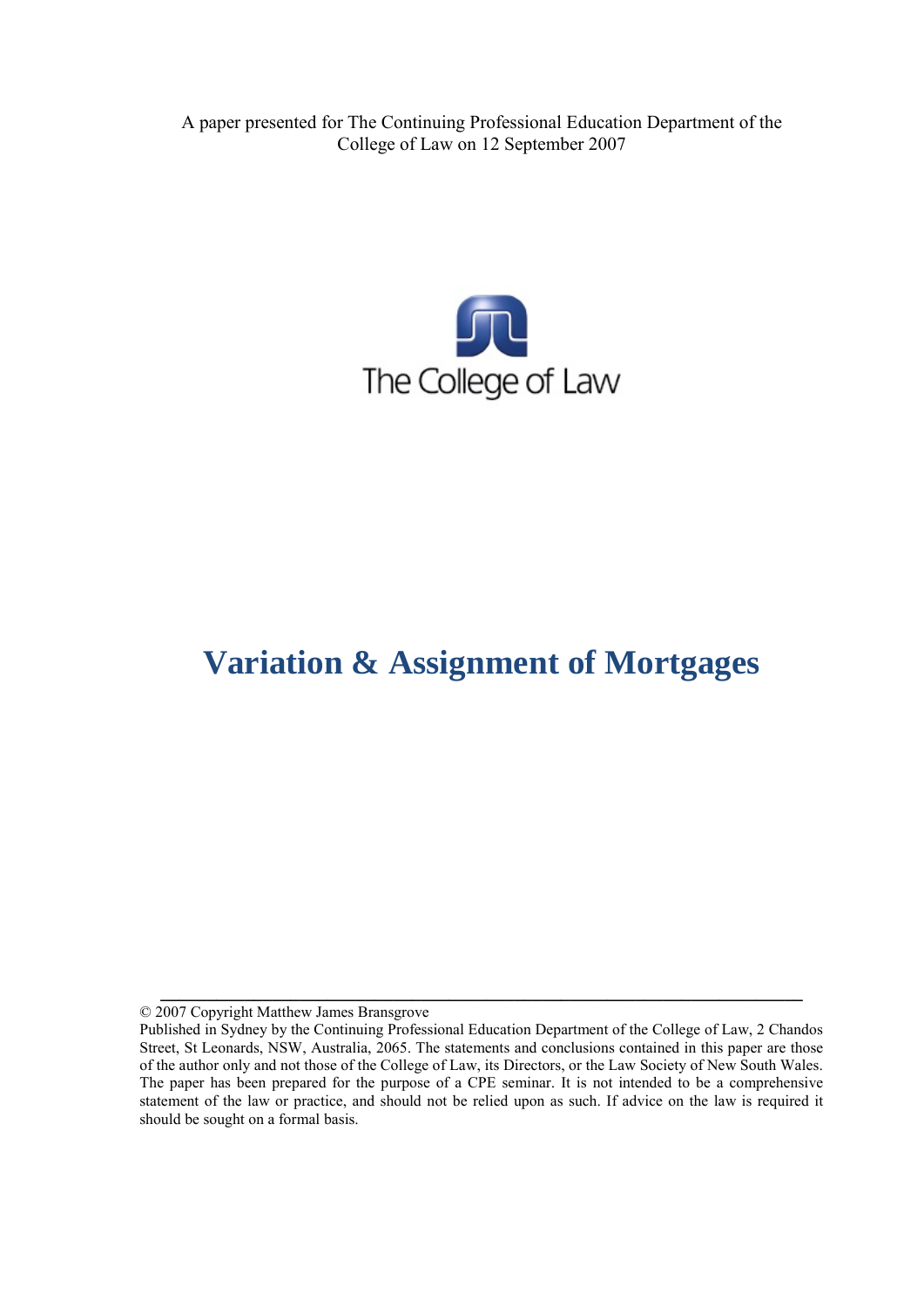# **ABOUT THE PRESENTER**

Matthew Bransgrove holds a Bachelor of Laws and was admitted to the NSW Supreme Court in 1992. He has practised exclusively in the field of mortgage law since 1998.

He is a co-author of the 2008 LexisNexis textbook ['The Essential Guide to Mortgage Law](http://www.bransgroves.com.au/documents/PDF/Book/OrderForm3LR.pdf) [in NSW'](http://www.bransgroves.com.au/documents/PDF/Book/OrderForm3LR.pdf) and the 2013 LexisNexis textbook ['The Essential Guide to Mortgage Law in](http://www.bransgroves.com.au/documents/PDF/Book/EGMLA2ndEdition.pdf) [Australia'.](http://www.bransgroves.com.au/documents/PDF/Book/EGMLA2ndEdition.pdf)

His articles in the NSW Law Society Journal and his textbook have been cited with approval by the NSW Supreme Court. [Chandra v Perpetual Trustees Victoria \[2007\]](http://www.austlii.edu.au/au/cases/nsw/NSWSC/2007/694.html) [NSWSC 694;](http://www.austlii.edu.au/au/cases/nsw/NSWSC/2007/694.html) [Perpetual Trustees Victoria v Kirkbride \[2009\] NSWSC 377;](http://www.austlii.edu.au/au/cases/nsw/NSWSC/2009/377.html) [Bank](http://www.austlii.edu.au/au/cases/nsw/NSWSC/2012/313.html) of [Western Australia v Ellis J Enterprises](http://www.austlii.edu.au/au/cases/nsw/NSWSC/2012/313.html) [2012] NSWSC 313.

He has presented the following papers for the College of Law:

- 1. Enforcement of Mortgages *19 June 2003*
- 2. Indefeasibility of Mortgage Title *17 Nov 2003*
- 3. Mortgage Drafting in NSW *17 Mar 2004*
- 4. Mortgage Priorities *15 June 2004*
- 5. The Rights of Mortgagors *10 Oct 2005*
- 6. The Rights of Mortgagees *10 Nov 2005*
- 7. Mortgagees Power of Sale *23 May 2006*
- 8. Discharge of Mortgage *28 Nov 2006*
- 9. Contracts Review Act Defences to Mortgages *29 May 2007*
- 10. Equitable Defences to Mortgages *18 July 2007*
- 11. Variation, Assignment & Transfer of Mortgages *12 Sept 2007*
- 12. Mortgagor's power to mortgage *13 Nov 2007*
- 13. Regulatory Structure of Managed Investments *23 Feb 2008*\*
- 14. Licensing a Responsible Entity *20 March 2008*\*
- 15. Proportionate Liability in claims against Valuers *29 Oct 2008*\*
- 16. Examinations under the Corporations Act and ASIC Act *5 March 2012*†

\**Presented jointly with Kate Cooper of Bransgroves Lawyers* † *Co-authored by Lesa Bransgrove of Bransgroves Lawyers*

## **ACKNOWLEDGEMENT**

The presenter gratefully acknowledge the extensive assistance of Marcus Young of University Chambers in the preparation of this paper. Mr Young specialises in equity and commercial law. He is co-author, with the presenter, of the Lexis Nexis textbooks *The Essential Guide to Mortgage Law in NSW (2008) and The Essential Guide to Mortgage Law in Australia (2013).*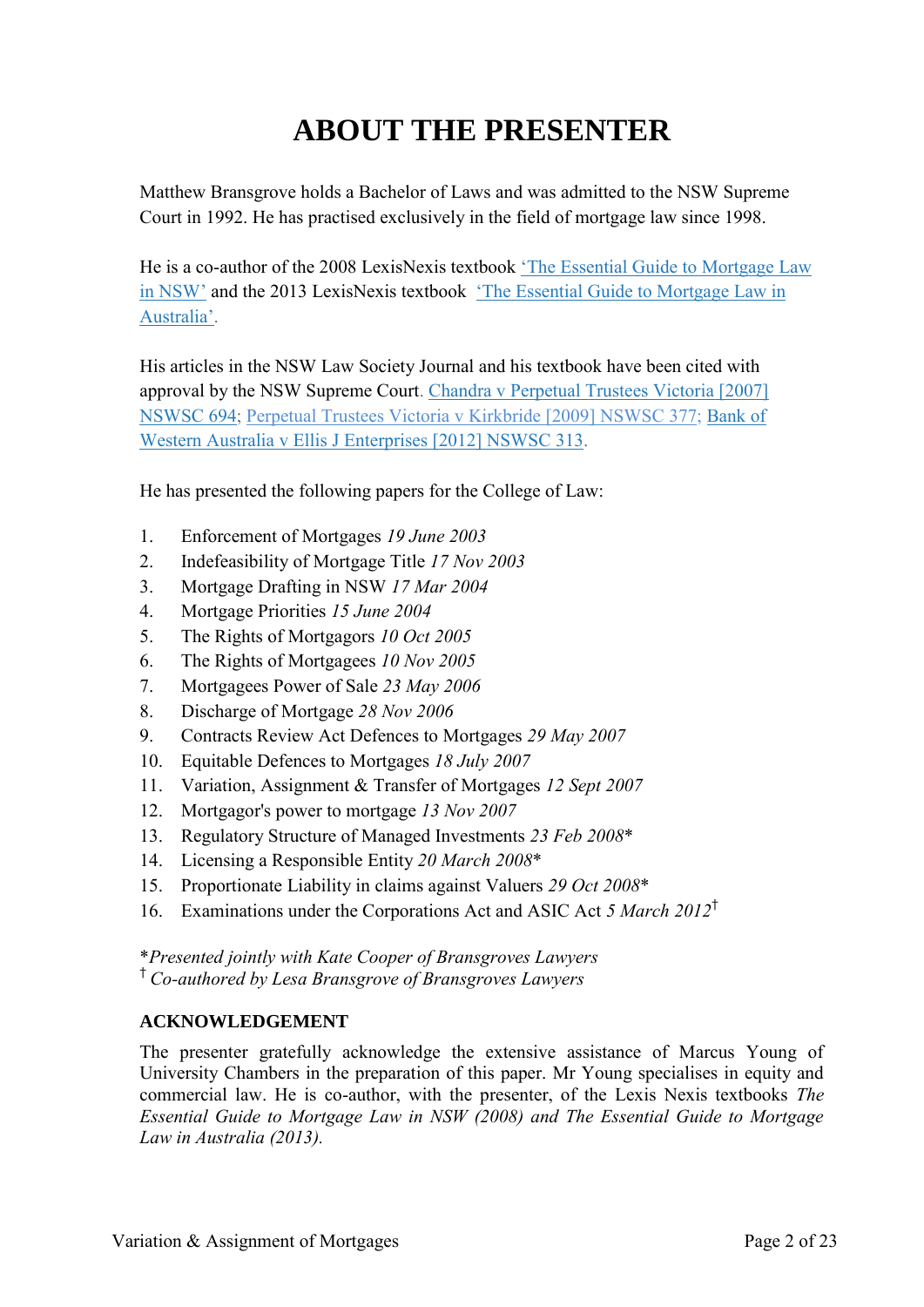## **TABLE OF CONTENTS**

| A. |                |                                                                       |      |
|----|----------------|-----------------------------------------------------------------------|------|
|    | $\mathbf{1}$ . |                                                                       |      |
|    | $2_{-}$        |                                                                       |      |
|    | 3.             |                                                                       |      |
|    | i)             |                                                                       |      |
|    | ii)            |                                                                       |      |
|    |                | iii)                                                                  |      |
|    |                | iv)                                                                   |      |
|    | $\nu$          |                                                                       |      |
|    |                | vi)                                                                   |      |
|    |                | vii)                                                                  |      |
|    | $4_{\cdot}$    |                                                                       |      |
|    | i)             |                                                                       |      |
|    | 5.             |                                                                       |      |
|    | 6.             |                                                                       |      |
|    | 7.             |                                                                       |      |
|    | 8.             |                                                                       |      |
|    | i)             |                                                                       |      |
|    | ii)            |                                                                       |      |
|    |                | <i>iii</i> )                                                          |      |
|    |                | iv)                                                                   |      |
|    | 9.             |                                                                       |      |
|    |                |                                                                       |      |
| В. |                |                                                                       |      |
|    | $\mathbf{1}$ . |                                                                       |      |
|    | 2.             |                                                                       |      |
|    | i)             |                                                                       |      |
|    | ii)            |                                                                       |      |
|    |                | <i>iii</i> )                                                          |      |
|    |                | iv)                                                                   |      |
|    | $\nu$          |                                                                       |      |
|    |                | $\mathcal{V}$ i)                                                      |      |
|    |                | vii)                                                                  |      |
|    | 3.             |                                                                       |      |
|    | i)             |                                                                       |      |
|    | ii)            |                                                                       |      |
|    |                | iii)                                                                  |      |
|    |                | iv)                                                                   |      |
|    |                | <b>LINREGISTERED TRANSFERS OF MORTGAGE.</b>                           | - 18 |
|    | i)             |                                                                       |      |
|    | ii)            |                                                                       |      |
|    |                | <i>iii</i> )                                                          |      |
|    | 5.             |                                                                       |      |
|    | 6.             | THE RIGHT TO HAVE THE MORTGAGE TRANSFERRED (INSTEAD OF DISCHARGED) 22 |      |
|    | i)             |                                                                       |      |
|    | ii)            |                                                                       |      |
|    |                | <i>iii</i> )                                                          |      |
|    |                | iv)                                                                   |      |
|    | $\nu$          |                                                                       |      |
|    |                |                                                                       |      |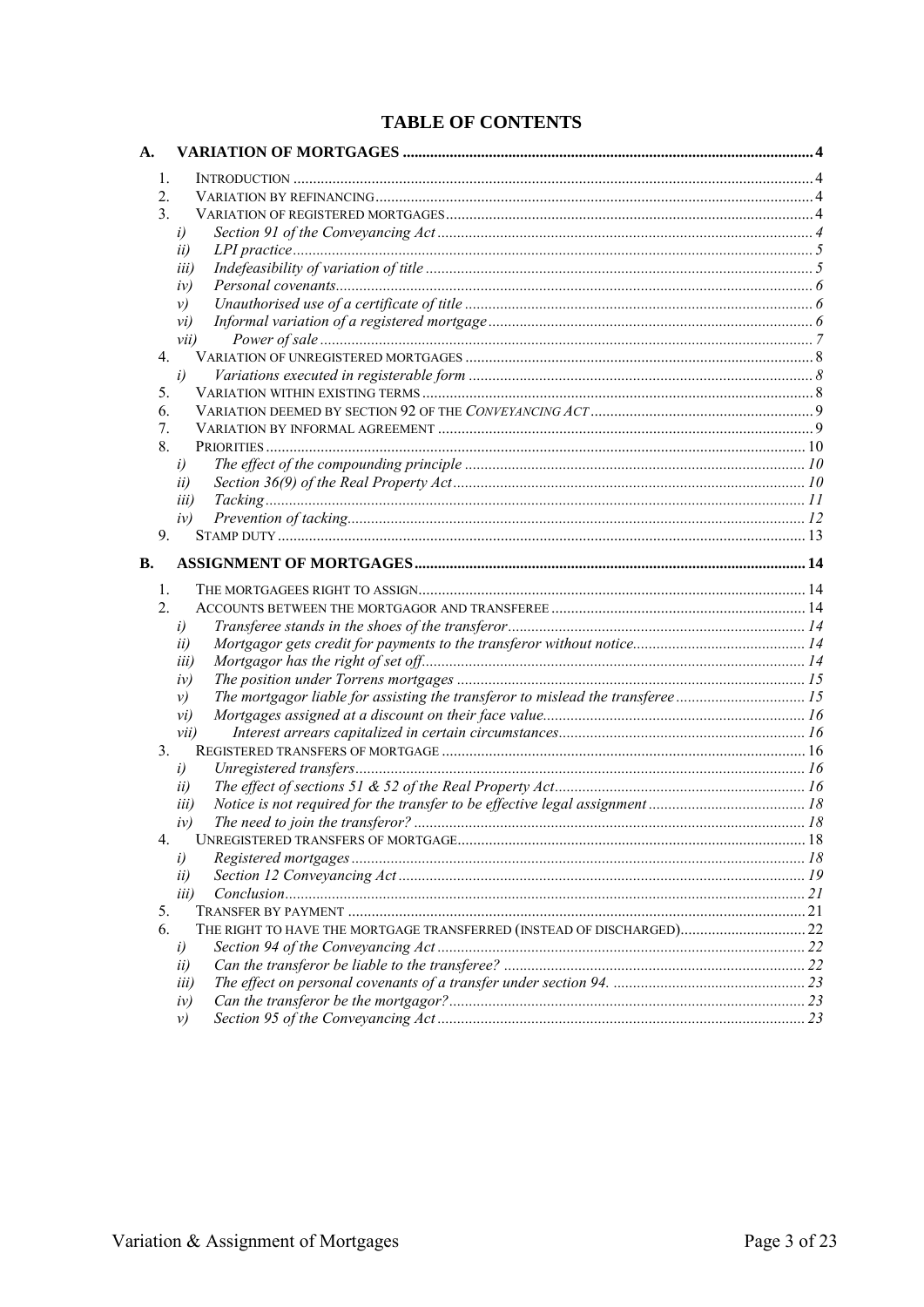## **A. Variation of Mortgages**

## **1. Introduction**

It is quite common for parties to a mortgage to find it in their mutual interest to vary the terms originally agreed. Typical instances include construction facilities, where the vicissitudes of building alter the original projections, and or expired loans, where the mortgagor's good conduct has convinced the lender to extend the term – sometimes at a lower interest rate.

## **2. Variation by refinancing**

Where there has been a checkered history between the parties, particularly one involving interest arrears, enforcement action and/or partial discharges, often the best way to deal with the legalities is to discharge the old mortgage and replace it with a new one.

The main advantage is that the occasion can be used to document the mortgagor's agreement to the payout figure on the old mortgage reducing the chance a defence based on the earlier history will be raised. In such cases the mortgagor is usually required to execute a deed of release in relation to matters arising out of the earlier mortgage.

Typically the payout figure of the old mortgage, plus the lender's legal costs, will be capitalized in the new mortgage. If the old mortgage was, prior to the date of discharge, in arrears then usually the new mortgage will have a period of either prepaid or capitalized interest. Where construction finance is involved if the strata plan has been registered and the units are being sold the funder will often be able to offer a lower rate of interest.

If there is a subsequent mortgage care should be taken to preserve priority. This can be done by obtaining postponements from the subsequent mortgagees (or, in the case of mortgages protected by caveat, consents). In conjunction with this, variations to any deeds of priority should also be documented.

## **3. Variation of registered mortgages**

## **i) Section 91 of the** *Conveyancing Act*

Formal variation of registered mortgages is governed by section 91 of the *Conveyancing Act* 1919. Subsection 1 applies to all mortgages (old system, equitable and registered) and reads:

In the case of every mortgage (whether made before or after the commencement of this Act):

- (a) the mortgage debt may be discharged, and
- (b) the rate of interest may be increased or reduced, and
- (c) the amount secured by the mortgage may be increased or reduced, and
- (d) the term or currency of the mortgage may be shortened, extended, or renewed, and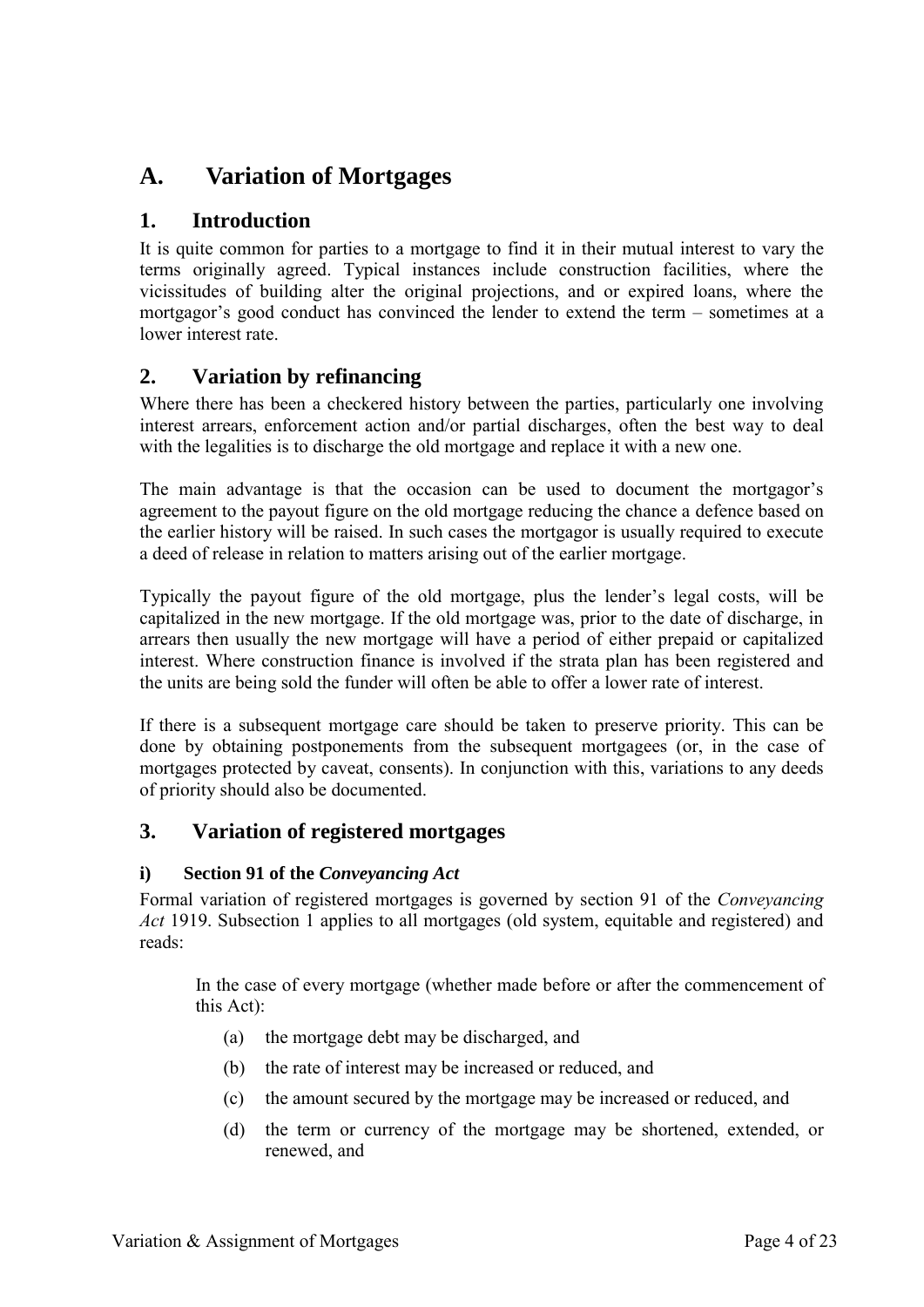- (d1) the provisions of a mortgage may be otherwise varied, omitted or added to, and
- (e) the mortgage may be transferred:

by a memorandum indorsed on or annexed to the mortgage, and signed by the persons to be bound thereby and attested by one witness.

The applicability of the section to registered mortgages is circumscribed by subsection 6 which reads:

Subject to the memorandum referred to in subsection (1) being in or to the effect of an approved form within the meaning of the Real Property Act 1900 , paragraphs (b), (c), (d) and (d1) of that subsection apply to mortgages under that Act and, upon lodgement of such a memorandum for registration, the Registrar-General shall make such recordings in the Register kept under that Act as may be necessary to give effect to the memorandum.

The approved form issued by the Registrar-General is based on schedule 5 of the *Conveyancing Act*. Contrary to the wording of subsection 1 there is no need for the variation to be indorsed on or annexed to the original mortgage. The approved form can be downloaded from the LPI website.

Section 91(5A) reads:

A memorandum of variation of mortgage may not operate so as to vary the land to which the mortgage relates.

## **ii) LPI practice**

Under LPI practice:

- (a) The Certificate of Title must be produced if the first ranking registered mortgage is being varied (subsequent registered mortgagees do not need to produce the CT),
- (b) If caveats on the title prevent registration of dealings then their withdrawal or consent is required,
- (c) Variations must be stamped (nominal stamp duty is payable however if the principal is increased duty on the increase is payable at normal rates),
- (d) Other mortgagees do not need to give their consent,
- (e) Both the mortgagor and mortgagee must sign the variation and be witnessed by a person who is not a party,

Despite the fact the consent of subsequent mortgagees is not required

## **iii) Indefeasibility of variation of title**

*Mercantile Mutual Life Insurance Co Ltd v Gosper*,<sup>1</sup> is authority for the proposition that in the absence of personal equities (which were found to apply in the case) a forged variation of mortgage would acquire indefeasibility and sustain rights *in rem* (bind the land).

<sup>-</sup> $1$  (1991) 25 NSWLR 32.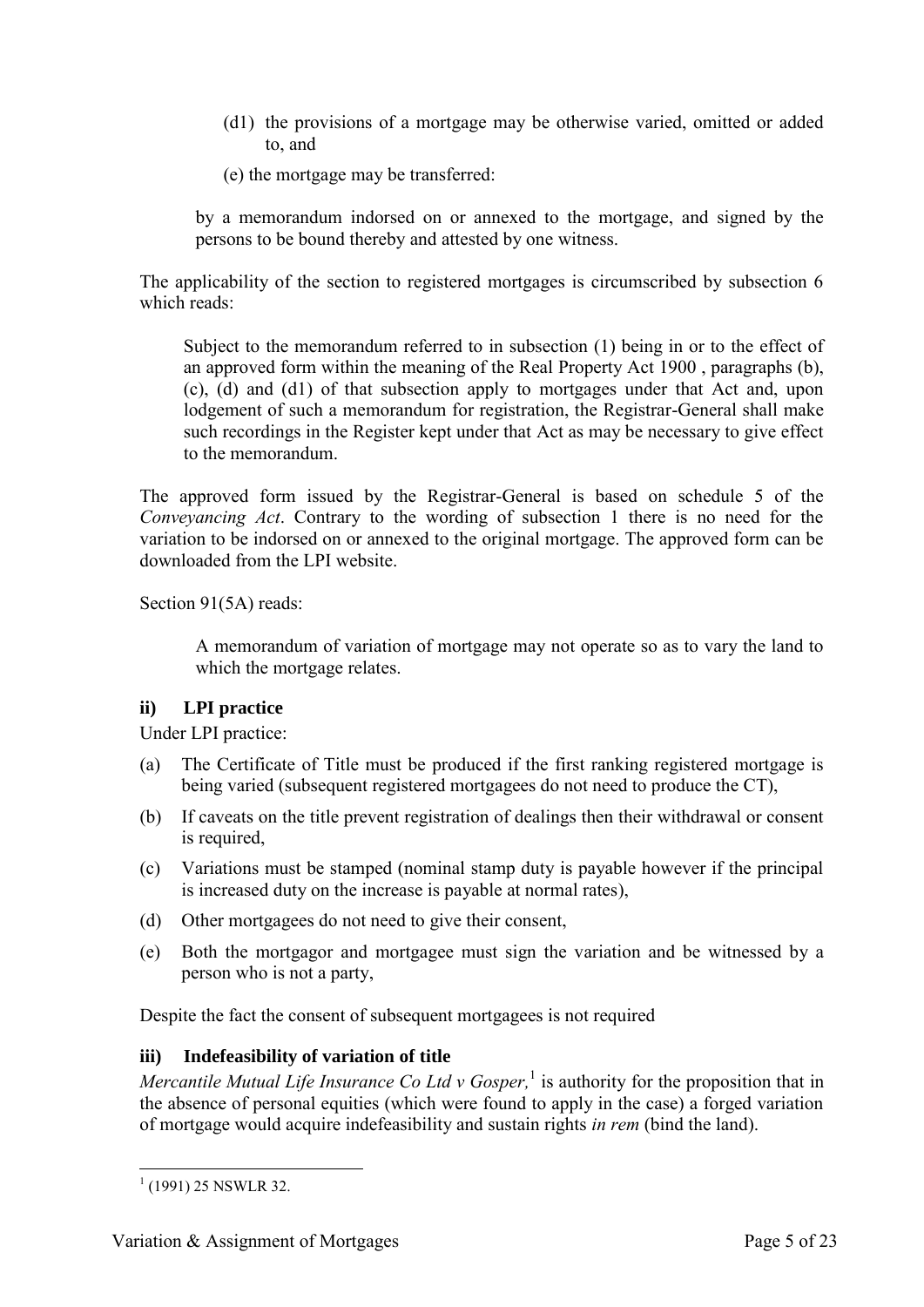#### **iv) Personal covenants**

In *Mercantile Mutual Life Insurance Co Ltd v Gosper,*<sup>2</sup> Kirby P said:

The only way in which the personal covenants contained in the valid original mortgage between the respondent and the appellant could be varied was by deed. That is why s.91 (1) of the *Conveyancing Act* 1919 requires a variation to be signed by the persons to be bound thereby and attested by a witness. Only then will such a variation 'operate as a deed': see s.91 (2).

In *Gosper's* case although the mortgagor had signed the original mortgage the variation was a forgery by her husband. The above statement is authority for the proposition that indefeasibility did not operate to make the mortgagor liable under the personal covenants.

#### **v) Unauthorised use of a certificate of title**

In *Mercantile Mutual Life Insurance Co Ltd v Gosper<sup>3</sup>* , Mercantile Mutual held a mortgagor's certificate of title as mortgagee under a valid mortgage. A forged variation of mortgage was innocently registered by Mercantile Mutual with the aid of the certificate of title. It was held that Mercantile Mutual owed obligations to the mortgagor arising from its possession of the certificate of title under the original mortgage not to use that certificate of title without the authorisation of the mortgagor. In consequence, a personal equity was found to exist enabling the mortgagor to compel Mercantile Mutual to relinquish the benefit that had been obtained in breach of its obligations, being the registration of the forged variation. Mahoney JA held:

Mercantile Mutual Life Insurance Co then produced the certificate of title to the Registrar-General for the purpose of procuring that the forged variation of mortgage be registered….But the company had no authority to produce or otherwise use the certificate of title for such a purpose…The proper conclusion is, in my opinion, that the company used the certificate of title in breach of its obligations to Mrs Gosper and that its use of it in that way was a necessary step in securing the registration of the forged variation of mortgage…In my opinion where the registration of a forged instrument has been produced by such a breach by the new owner, that is sufficient to create, in the relevant sense, a "personal equity" against the new owner.

#### **vi) Informal variation of a registered mortgage**

In *Torre v Jonamill*<sup>4</sup> Barret J, rejecting an argument that section 91(6) of the *Conveyancing Act* nullified the effect of any variation that was not registered referred to the above passage by Kirby P in *Mercantile Mutual Life Insurance Co Ltd v Gosper*<sup>5</sup> noting:

Kirby P's statement indicates that an unregistered variation of such a mortgage takes effect as a deed upon execution and without registration. The significance of registration is, I think, that stated in Professor Lang's "New South Wales Conveyancing Law and Practice" (CCH looseleaf) at para 36-400:

<sup>&</sup>lt;sup>2</sup> (1991) 25 NSWLR 32

<sup>&</sup>lt;sup>3</sup> (1991) 25 NSWLR 32<br><sup>4</sup> [2002] NSWSC 152

 $(1991)$  25 NSWLR 32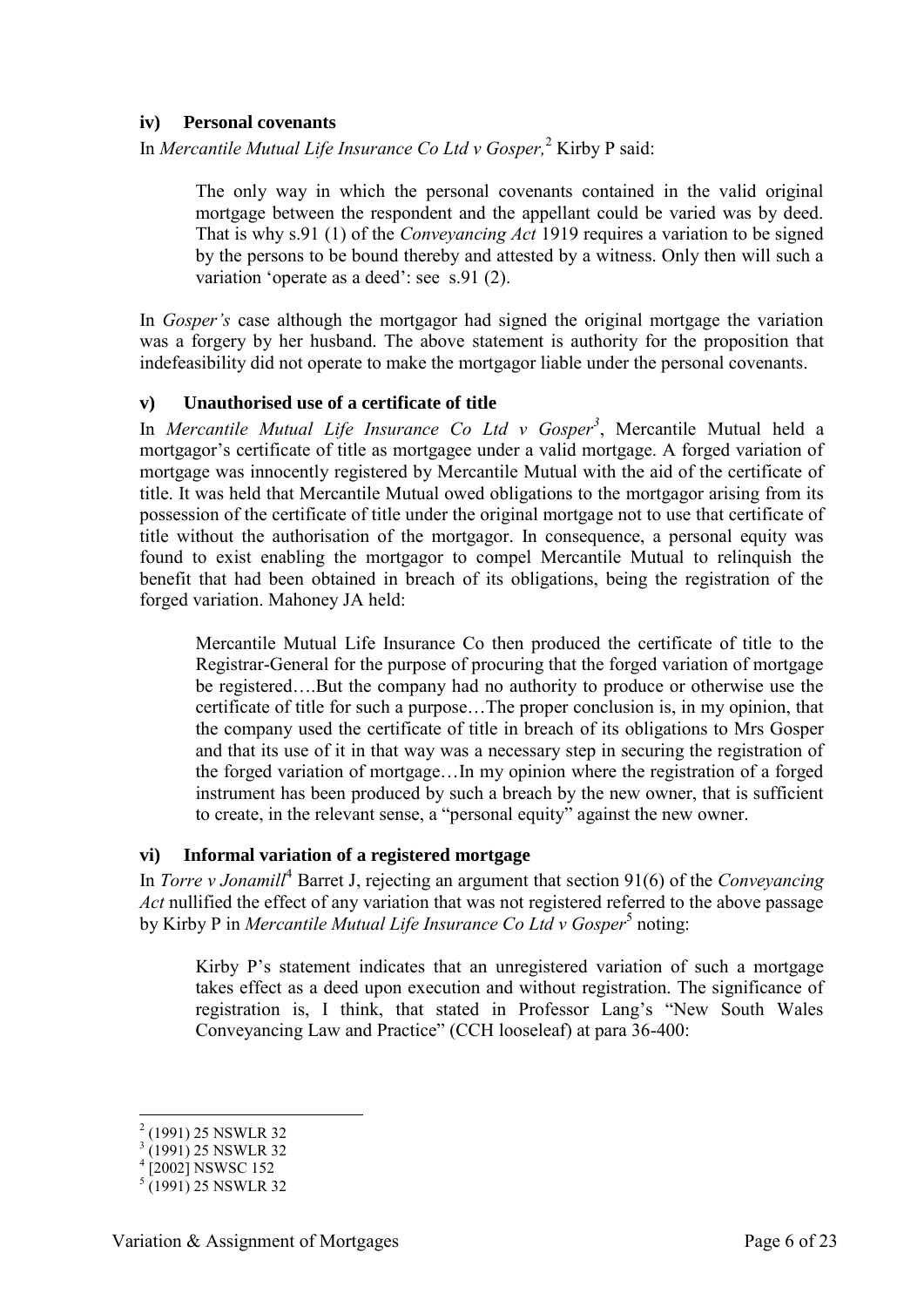"The variation must be registered to secure an indefeasible title to (in the case of Torrens title land) or priority for (in the case of old system land) the rights created by the variation."

It seems to me, therefore, that lack of *Real Property Act* registration of an instrument of variation is relevant only to issues going to indefeasibility of estate or interest as distinct from the content or effect of covenants.

#### **vii) Power of sale**

In *Scarel v City Loan & Credit Corporation Pty Ltd*<sup>6</sup> Young J noted that a variation constituted a compounding of the original mortgage and the new variation. This had the effect of vacating the registered mortgage and making the mortgagee's rights flow from the unregistered compound document. This in turn affected the notice required to be issued before a power of sale could arise. His Honour's reasoning bears careful consideration because of its potential effect on priorities:

The undisputed facts are that a mortgage dated 6 November, 1981 was executed and was duly registered … However, by deed bearing date 24 September, 1984 the parties purported to vary that mortgage so as to recognise that the total principal and interest, as at the date of the deed, … to make this sum the new principal sum on which the mortgagee was entitled to receive interest, and to extend the time for repayment for three years.

The deed of 1984 was never registered. It would have been necessary to execute and register the prescribed form of variation of mortgage and so attract s91 of the *Conveyancing Act* if the deed were to appear on the register. This was not done, but it does not seem to me that the mortgagee can be in any better position through not doing this than if it had done it.

Such authority as there is on the point, authority which is recognised by the standard books on the *Conveyancing Act*; see *Stuckey on the Conveyancing Act* 2nd Edition p.202 and *Woodman & Nettle on the Real Property Act* p. 469, indicates that the legal effect of a variation of mortgage, where at least there is an alteration in the principal sum, is that a new contract has come into force compounding the terms of the previous mortgage, plus the variations. That statement is based on two decisions of the New Zealand Court of Appeal, namely, *Re Goldstone's Mortgage* [1916] NZLR 489 and *Public Trustee v Mortleman* [1928) NZLR 337, both of which appear to support it.

If the new mortgage then is constituted by the deed of 1984, then that new mortgage has not been registered and accordingly the mortgagee's rights flow from a document other than a mortgage … registered under the *Real Property Act* and thus before it can exercise a power of sale a notice must be given under s111 of the *Conveyancing Act*. This has not been done and accordingly, at the moment the mortgagee has no power to sell.

<sup>-</sup>6 (1986) 4 BPR 9226.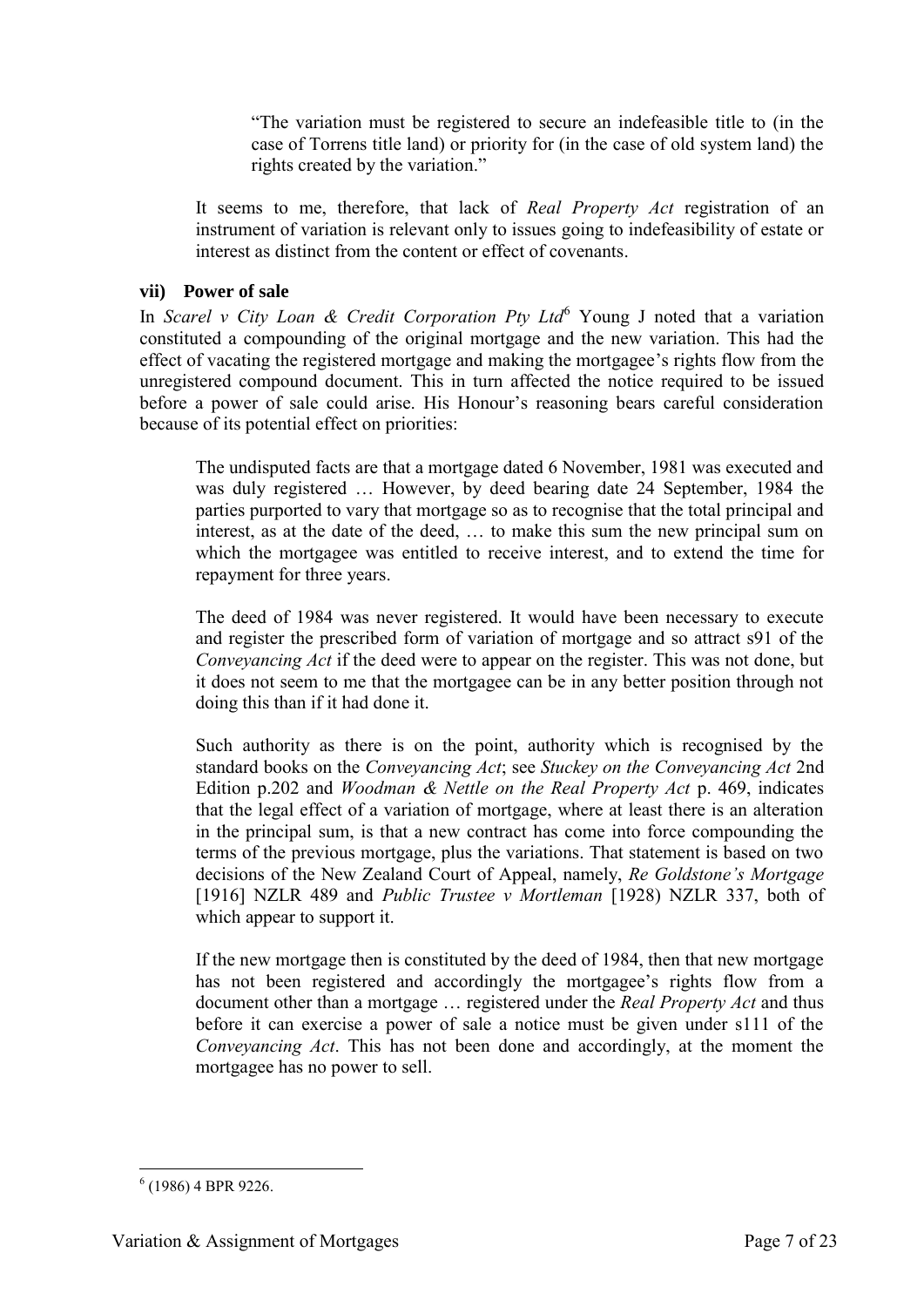## **4. Variation of unregistered mortgages**

## **i) Variations executed in registerable form**

The question arose in *Torre v Jonamill*<sup>7</sup> as to whether an unregistered mortgage could be varied by an unregistered variation. Barret J holding:

Regardless of the absence of … registration under the *Real Property Act* in relation to both the mortgage and the variations… the conclusion is that each unregistered variation, once executed and attested in the appropriate form, operated as a deed by virtue of s.91 (2) of the *Conveyancing Act*.

## **5. Variation within existing terms**

Often mortgages will be broadly drafted so as to allow extraneous documents or happenings to vary the obligations of the mortgagor which are secured by the mortgage. The most common instance of this are so-called *all monies mortgages*. Typically an all monies mortgage will not contain details of the loan (such as principal, rate or term) on the face of the register. Rather the mortgage will incorporate a registered mortgage memorandum consisting of boilerplate terms. One of these terms will define the amount secured as being "*all monies owing from time to time by the mortgagor to the mortgagee*".

Young J in *Estoril Investments Pty Ltd v Westpac Banking Corporation*<sup>8</sup> and Santow J in *Re Modular Design Group Pty Ltd<sup>9</sup>* have adopted the following 9 guidelines in interpreting all monies clauses:

- 1. The mortgage will only secure advances made or debts incurred in the past or future if the past debts are identified.
- 2. Only debts of the same type or character as the original debt are secured by the mortgage.
- 3. A dragnet clause will often cover future debts if documents evidencing those debts specifically refer back to the clause.
- 4. If the future debt is separately secured it may be assumed that the parties did not intend that it also be secured by the dragnet mortgage.
- 5. The clause is inapplicable to debts which were originally owed by the mortgagor to third parties and which were assigned to or purchased by the mortgagee.
- 6. If there are several joint mortgagors only future debts on which all of the mortgagors are obliged or at least which all were aware will be covered by the dragnet clause.
- 7. Once the original debt has been fully discharged, the mortgage is extinguished and cannot secure further loans.

<sup>-</sup>7 [2002] NSWSC 152.

 $(1993)$  6 BPR 13,146.

 $9(1994)$  35 NSWLR 96.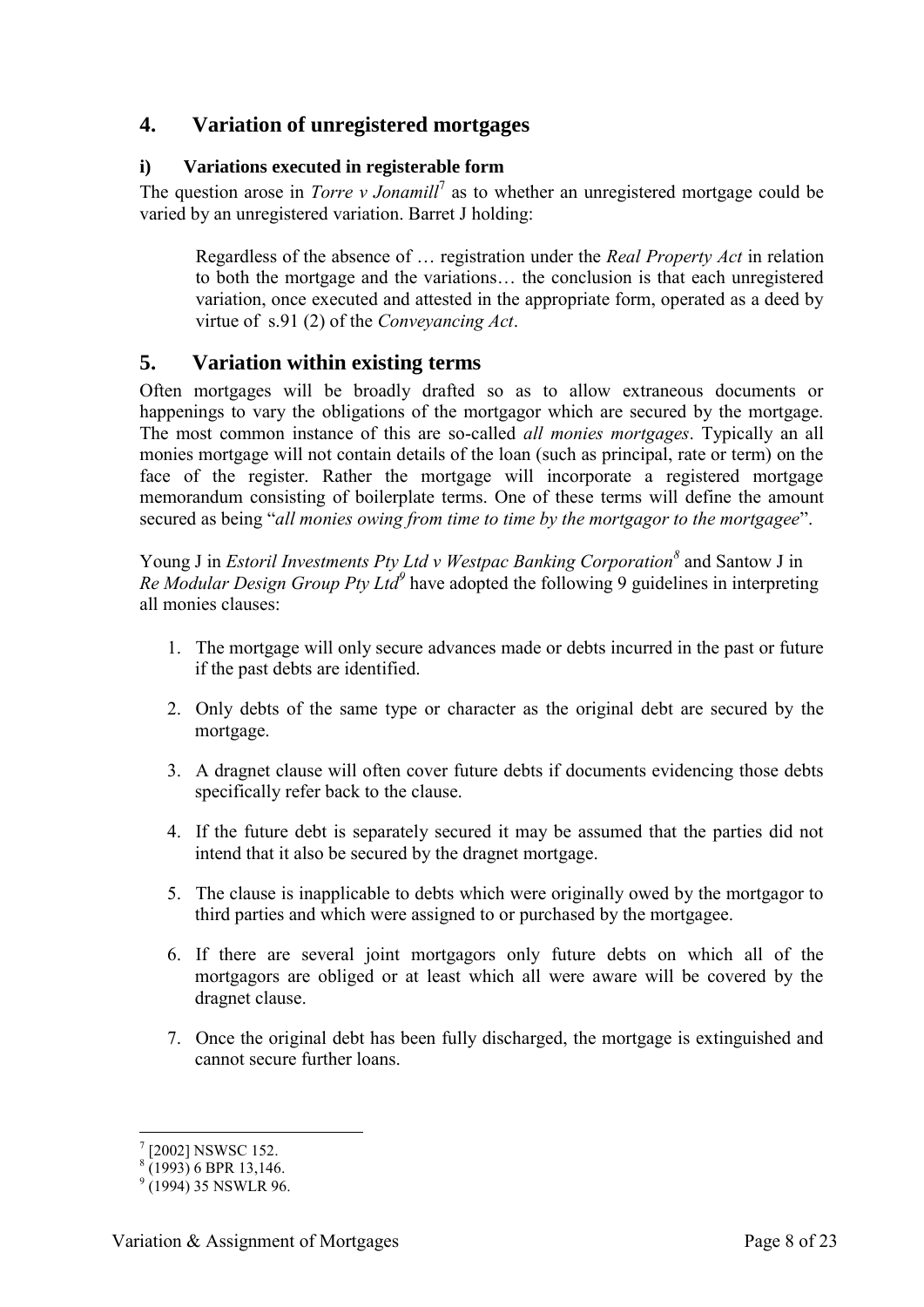- 8. If the mortgagor transfers the land to a third party, any debt which the original mortgagor incurs thereafter is not secured by the mortgage.
- 9. If the real estate is transferred by the mortgagor, advances subsequently made to the transferee are not secured by the mortgage even if the transferee expressly assumed the mortgage.

Within these criteria it is possible for the parties to agree any terms they want including rolling lines of credit, overdrafts, debt factoring, the entering into and discharge of loans and guarantees given to secure third party debts.

In addition to all monies, mortgages and deeds of loan which they secure may provide for variation of interest rates by reference to published interest rates or other external stimuli so long as it does not amount to a unilateral variation of terms.

## **6. Variation deemed by section 92 of the** *Conveyancing Act*

When a mortgage has expired and the mortgagee has accepted interest for a period of three months or more, and there are no other defaults (other than a failure to repay interest) Section 92(1) of the *Conveyancing Act* applies:

Where the mortgagor has made default in payment of the principal sum at the expiry of the term of the mortgage, or of any period for which it has been renewed or extended, and the mortgagee has accepted interest on the said sum for any period (not being less than three months) … then, so long as the mortgagor performs and observes all covenants expressed or implied in the mortgage, other than the covenant for payment of the principal sum, the mortgagee shall not be entitled to take proceedings to compel payment of the said sum, or for foreclosure, or to enter into possession, or to exercise any power of sale, without giving to the mortgagor three months' notice of his or her intention so to do.

Although arguably this constitutes a rolling extension of the mortgage, Manning J in *Kater v Kater<sup>10</sup>* held that section 92 of the *Conveyancing Act* operated as a prohibition upon the mortgagee's right to exercise certain contractual powers and was not a prohibition which automatically from time to time re-fixed a date upon which the principal sum was payable. Section 92 is construed strictly and requires notices to specify that it intends to take legal proceedings to either (i) compel payment of the sum; (ii) foreclose; (iii) enter into possession; or (iv) exercise any power of sale – see *JE & EJ Investments P/L v Masselos.* 11

## **7. Variation by informal agreement**

Informal variations, usually in the form of letters or emails, usually operate by estoppel, although a suit for specific performance can be brought where appropriate. Typically a mortgagee will indicate that a mortgage will not be called up upon expiry provided interest payments at the lower rate continue to be made.

It is not uncommon for mortgagors to allege telephone conversations or emails concerning arrears give rise to estoppel. Although such defences rarely succeed they usually raise a triable issue and result in the enforcement of the mortgage being consequently delayed.

<sup>-</sup> $10$  (No 1) (1963) NSWR 1667.

 $11$   $\sqrt{2001}$  NSWSC 844 at paragraph 28.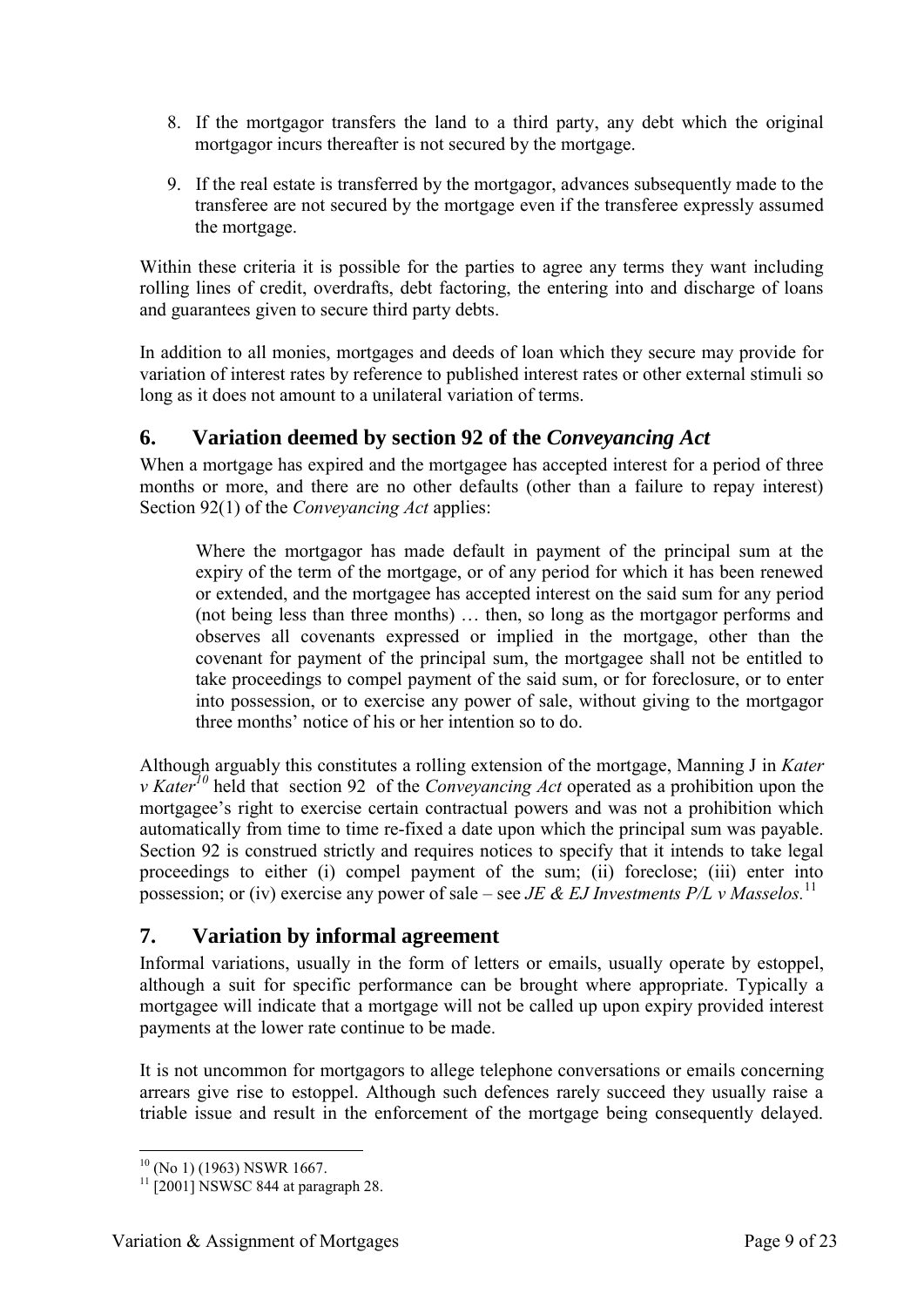Mortgagees are therefore well advised to avoid informal communications (email and telephone) and communicate (and insist on communication) by letter.

## **8. Priorities**

## **i) The effect of the compounding principle**

In the New Zealand Court of Appeal case of *Re Goldstones Mortgage<sup>12</sup>*cited with approval by Young J in *Scarel v City Loan & Credit Corporation Pty Ltd*<sup>13</sup> Hosking J in delivering judgment for the full court held:

It may be here observed that to call any such transaction as we have described a variation of the original mortgage would in popular language be correct, but in law and in truth the alteration made by the new instrument is a new contract compounded of the terms of the old and the new instrument. It is incorrect to speak of the result as two transactions. There is but one transaction, although two or more purposes may be accomplished.<sup>14</sup>

And, though alterations provided for by the section are referred to as variations of the terms of the mortgage, variations so called do, as we have indicated, really constitute a new contract compounded of the terms implied by the, form used and of the previous mortgage. $15$ 

Young J in *Scarel* took this principle so much to heart that he considered the registered mortgage as being an empty shell - useless of itself to give rise to a power of sale. Following this reasoning it has been argued that a variation has the effect of postponing the priority of the varied mortgage<sup>16</sup>. The writer respectfully suggests that the general law of priorities most likely governs relations between mortgagees in light of variations rather than any overriding coup created by the *compounding* principle.

## **ii) Section 36(9) of the** *Real Property Act*

Section 36(9) of the *Real Property Act* provides:

Dealings registered with respect to, or affecting the same estate or interest shall, notwithstanding any notice (whether express, implied or constructive), be entitled in priority the one over the other according to the order of registration thereof and not according to the dates of the dealings.

Applying this rule to variations it would seem that a prior mortgagee who varies his mortgage when there exists a subsequent mortgagee so as to increase the principal sum would – so far as the increase is concerned - rank behind the subsequent mortgagee. However it is submitted that the question in practice is addressed by reference to the principles of tacking.

<sup>-</sup><sup>12</sup> [1916] NZLR 489.

 $13(1986)$  4 BPR 9226.

 $^{14}$  at 502.

 $15 \frac{\text{m}}{\text{at}} 503.$ 

<sup>&</sup>lt;sup>16</sup> Mortgages Law in Australia (with W Duncan & L Willmott, 2nd ed, 1996) page 173.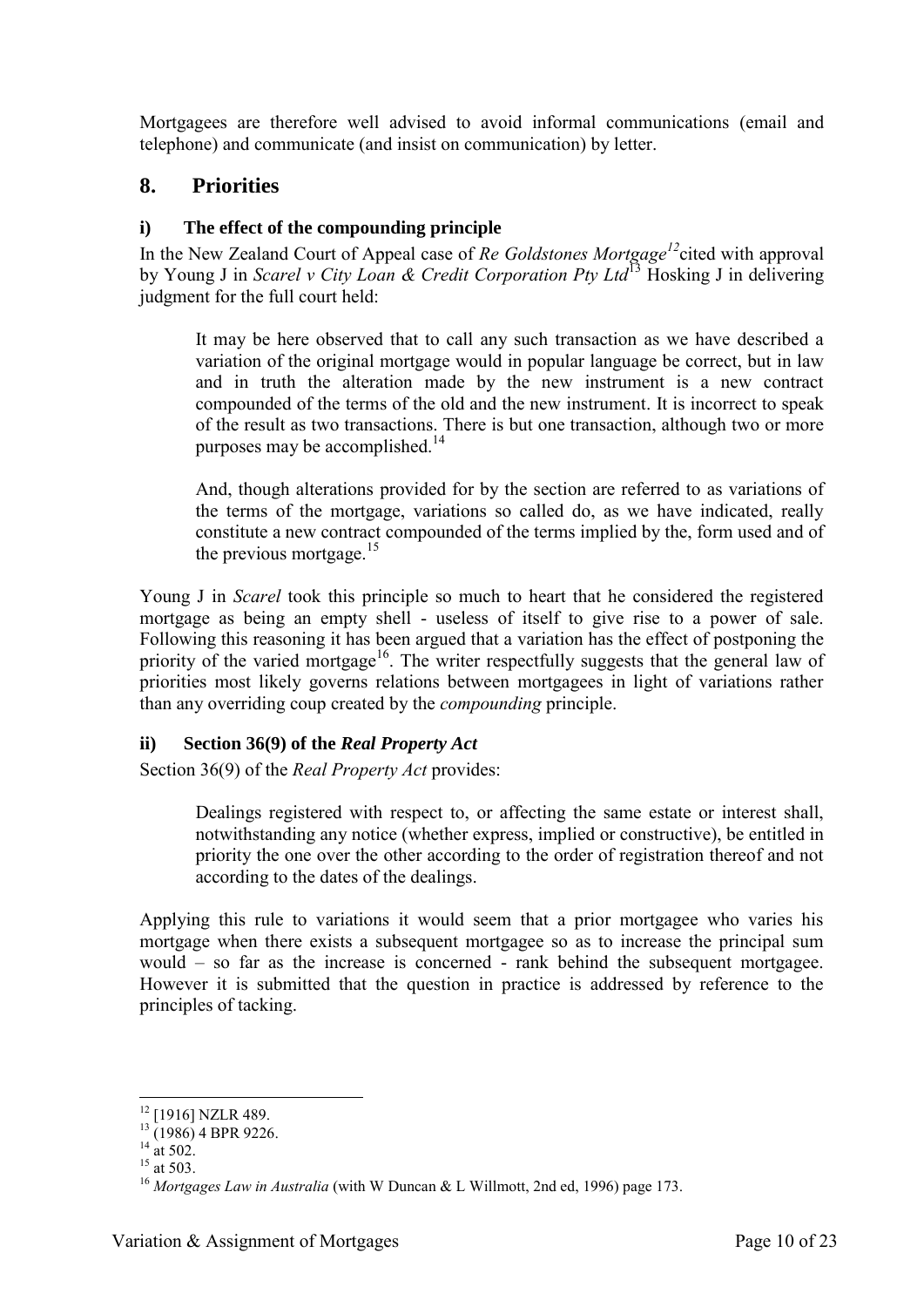#### **iii) Tacking**

The traditional battleground on which such issues are fought is in and around the principles of tacking. When a prior mortgagee seeks to maintain priority not just over an original advance but also subsequent advances he is said to tack the latter advance to his prior mortgage. Although the tacking of further advances remains part of the general law of New South Wales, the circumstances in which tacking can occur are limited. In *Hopkinson v Rolt* (1861) 11 ER 829, the House of Lords determined that tacking of further advances was only permissible in circumstances where the further advance in question was made without the mortgagee having notice of any subsequent encumbrances. In *West v Williams* [1899] 1 Ch 132, it was decided that notice of a subsequent encumbrance prevented tacking of further advances even when the first mortgage obliged the mortgagee to make those further advances, and obliged the mortgagor to receive them.

The rule in *Hopkinson v Rolt* remains applicable in New South Wales, although the rule as it was applied in *West v Williams* has been challenged in *Matzner v Clyde Securities Ltd*, 17 with *West v Williams* being distinguished. *Matzner* thus warrants closer examination to determine the correct rule in New South Wales.

In *Matzner v Clyde Securities Ltd*, Holland J was obliged to determine a question of priorities between three registered mortgagees of *Real Property Act* land. The first mortgage was expressed to be security for a \$273,600 "principal sum" to be loaned to the mortgagor, but which the mortgagor was obliged "to accept the whole of the principal sum" in instalments. There was no fixed timetable for the advances to be made, but the mortgagor could apply for "progress payments" at any time so as to compel the mortgagee to advance further monies so as to bring the total funds advanced up to 73.4% of the aggregate value of the mortgaged land and the cost price of labour and materials used in the improvement of the mortgaged land. The second and third mortgages, however, were registered prior to all of the principal sum being advances, and there was thus a question as to whether the first mortgagee had priority for advances of principal made after the registration of those subsequent mortgages.

His Honour noted the rule established by *West v Williams*<sup>18</sup> that a first mortgagee cannot claim priority for subsequent advances made after notice of a second mortgage (in other words, engage in "tacking" the subsequent advances to the first mortgage) even when the first mortgage obliged the mortgagee to make further advances and obliged the mortgagor to accept them. His Honour, however, distinguished *West v Williams* on the basis that in the case before him the further advances were being applied to improve the property and so allowing the first mortgage to tack those advances to the first mortgage should not be to the prejudice of the subsequent mortgagees.

*Matzner v Clyde Securities Ltd* does not seek to overturn *West v Williams* generally, but simply to allow tacking in the cases of building mortgages obliging further advances to be made and accepted, when the further advances are likely to result in an improvement in the value of the security property: see *Philos Pty Ltd v National Bank.*<sup>19</sup> *Matzner* can thus be seen as doing no more than applying the principal in *Shepard v Jones*<sup>20</sup> that in the case of a mortgagee paying for improvements upon the security, even if there is no consent or

<sup>&</sup>lt;sup>17</sup> [1975] 2 NSWLR 293.

 $18$  [1899] 1 Ch 132.

 $^{19}$  (1976) 5 BPR 11,810 at 11,815.

 $^{20}$  (1981) 21 Ch D 469.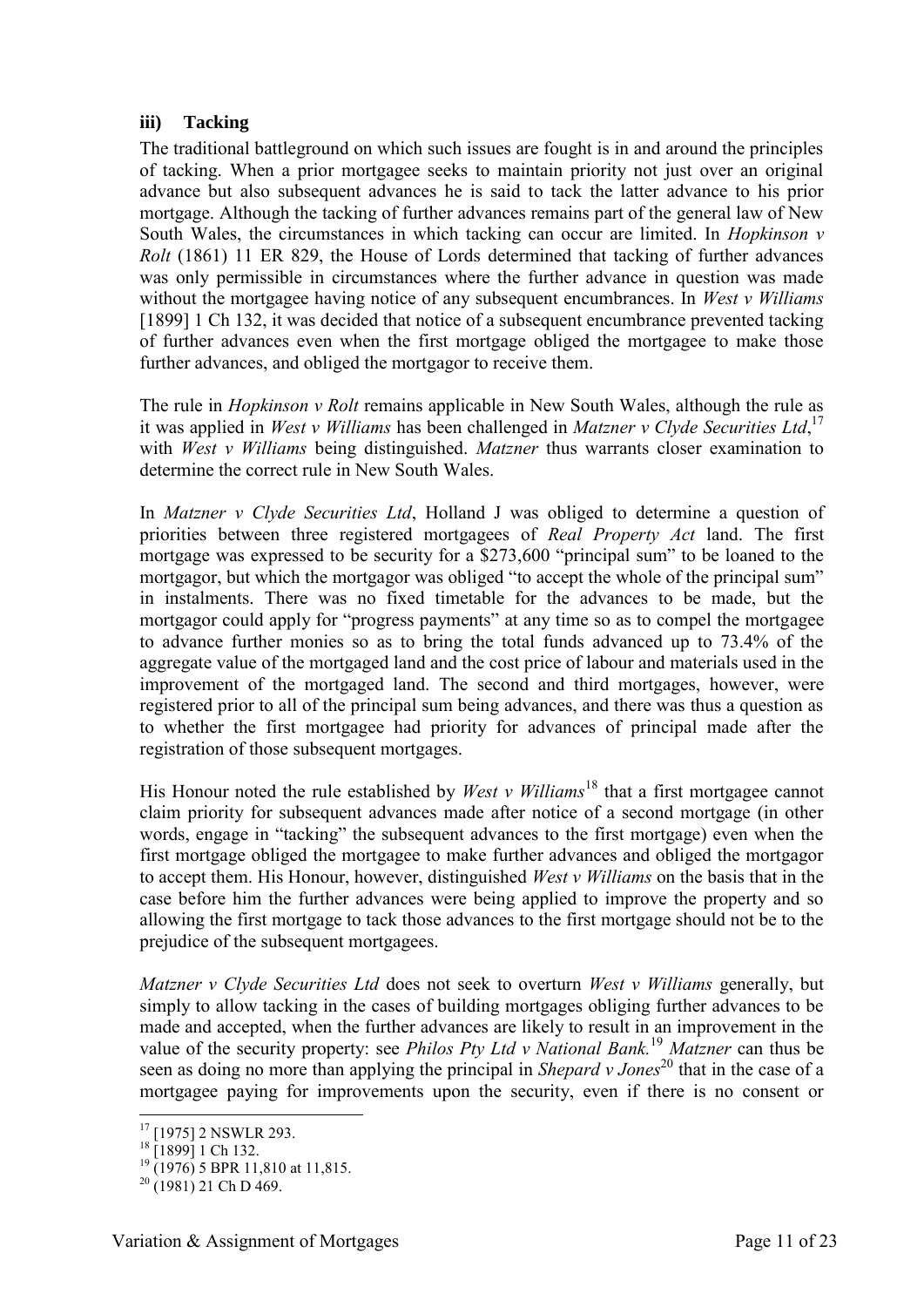acquiescence by other interested parties, the mortgagee is nevertheless entitled to be repaid the cost of the improvements to the extent they have enhanced the value of the security. *West v Williams* thus, presumably, continues to hold good in cases where the further advances are not applied to improvements in the value of the security.

In the course of the judgment in *Matzner*, Holland J cited (p 303) a passage from Hogg's *Conveyancing and Property Law in New South Wales* (1909) stating:

The only safe course for a mortgagee proposing to advance money by installments seems to be, that the actual arrangement which is contemplated should be sufficiently set out in the mortgage instrument, and the mortgagor bound by a special covenant to accept the proposed advances from his intended mortgagee, and no one else. In the absence of these precautions, a first mortgagee could, it seems, only have priority for the amount actually advanced at the time of the second mortgagee giving notice.

His Honour then impliedly approves that passage, although noting that despite doubts raised by the author of the passage, the rule would also extend to allow a first mortgagee priority with respect to progress payments made under a building mortgage in the circumstances of the case before him. To the limited extent *Matzner v Clyde Securities Ltd* allows tacking of further advances after notice of a subsequent mortgage, it would thus appear that such tacking can only occur when there are express provisions in the mortgage obliging the mortgagee to advance and the mortgagor to accept further advances. If the mortgagor is not obliged to draw down the entire specified principal sum, then it would appear that no tacking of subsequent advances would be permitted, even if the mortgage was otherwise found to fall within the ambit of the *Matzner v Clyde Securities Ltd* exception to *West v Williams*. The point is, however, probably a moot one, as *Matzner*  appears only to apply in cases where the further advances are used to enhance the value of the security, and to the extent the value is enhanced such monies are recoverable as a priority in any event under the doctrine in *Shepard v Jones*, regardless of whether the mortgagee was obliged to advance (or the mortgagor obliged to accept) the advances in question.

## **iv) Prevention of tacking**

As tacking of either description at the expense of an unregistered mortgage is not possible if notice of that mortgage has been given (the *Matzner v Clyde Securities Ltd* exception to the rule against tacking with notice being limited to situations in which subsequent mortgagees will not be prejudiced in that the further advances are used to improve the security), a prudent unregistered mortgagee should attempt to bring the unregistered mortgage to the notice of any registered mortgagees. The easiest method to affect such notice is to lodge a caveat on the title in question, although a written notice to the registered mortgagees might be employed in lieu or in addition. It follows that a mortgagee considering making further advances should search the title for caveats to avoid advancing such monies notwithstanding constructive notice of a subsequent encumbrance, with the subsequent encumbrance thus taking priority over the repayment of the further advances.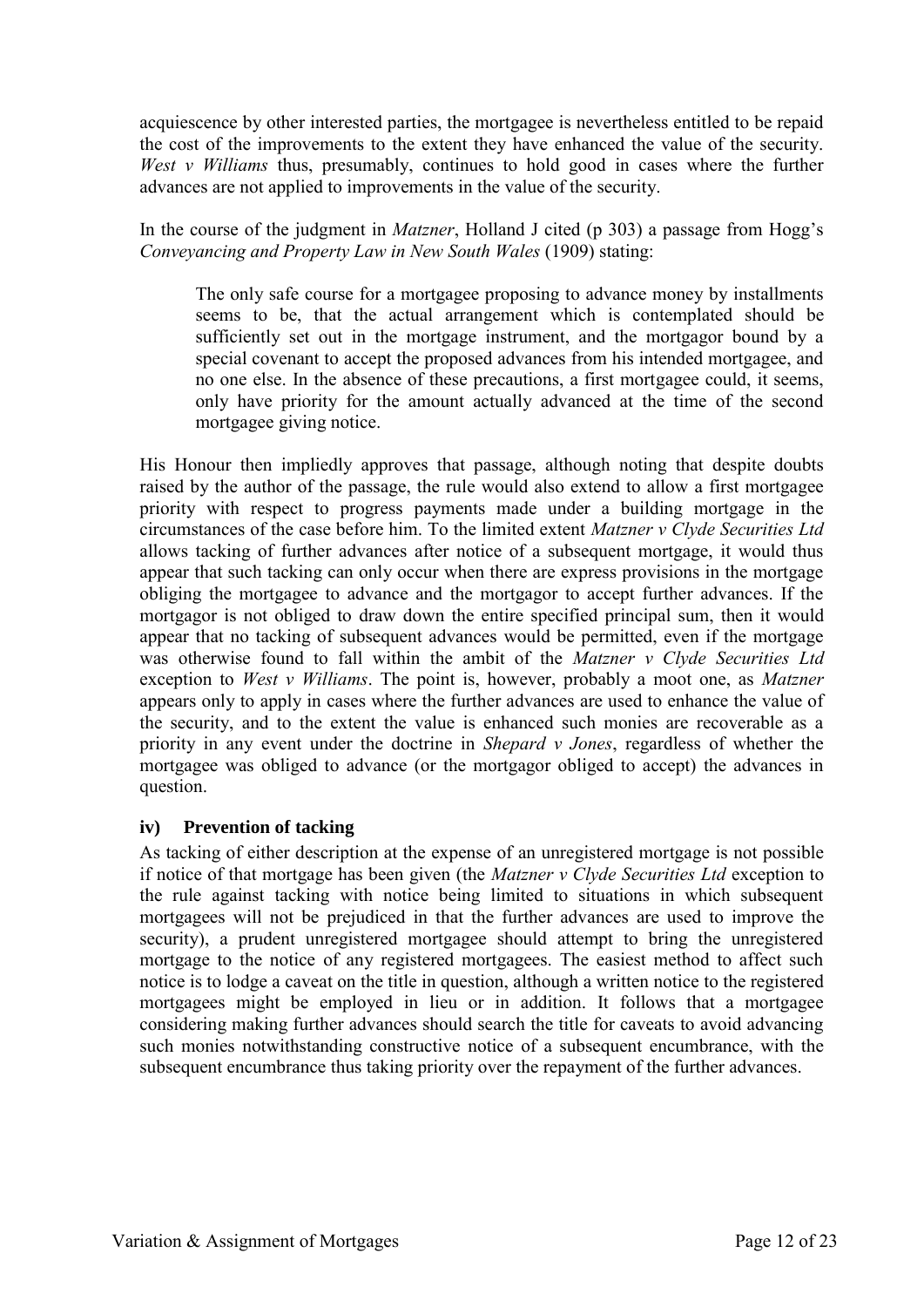## **9. Stamp duty**

Stamp duty on variations is assessed in accordance with Revenue Ruling SD61. Although technically obsolete (through its reference to the *Stamp Duties Act 1920*) its tenor continues to be applied to the new Act and no replacement has been issued. The ruling reads:

This Ruling considers the stamp duty implications of memoranda endorsed on or annexed to mortgages in terms of section 91.

## **RULING**

If the variation of mortgage increases the amount secured by the mortgage, it is considered that the instrument is liable to duty as a "loan security", by virtue of the provisions of section 84(1) of the *Stamp Duties Act 1920*. Liability would arise whether or not the rate of interest or term of the mortgage is also varied.

Where the variation of mortgage does not increase the amount secured by the mortgage and its only operation is to increase or reduce the interest or term (or vary some other condition) the instrument will attract a fixed duty of \$10 in accordance with paragraph (2) under the heading "Deed" in the Second Schedule of the *Stamp Duties Act*.

Instances have come under notice where variation of mortgage forms under the *Real Property Act* (varying some condition other than the amount secured) have been used to substitute new mortgagors for those mentioned in a registered mortgage.

Instruments which, amongst other things, substitute new mortgagors are considered to be liable to ad valorem duty as new loan securities.

Accordingly, where a variation of mortgage under the *Real Property Act* is lodged for stamping, the following should be presented by the lodging party to establish whether or not ad valorem duty is payable at the rates applicable to loan securities:

\* the principal mortgage; or

\* a letter stating the names of the mortgagor(s) shown on the registered mortgage to which the variation of mortgage relates.

Where a letter is relied upon to establish that the mortgagors remain the same as in the principal mortgage, that letter must be signed by a person conversant with the facts. Where the variation of mortgage is lodged by a legal practitioner, the signature of the practitioner acting on behalf of the party or parties liable will be satisfactory.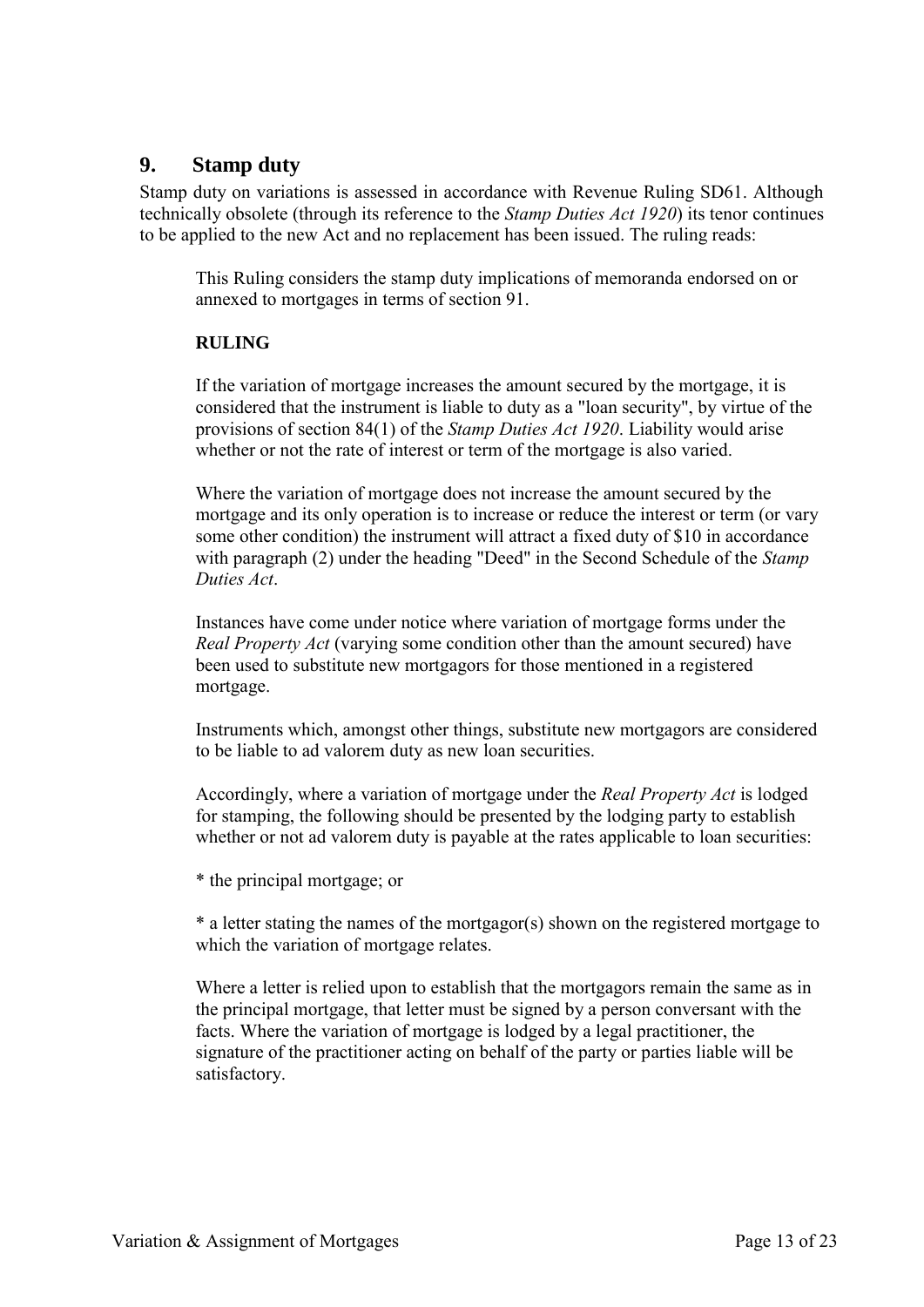## **B. Assignment of mortgages**

## **1. The mortgagees right to assign**

All mortgagees have the right to transfer their security to another party. The consent of the mortgagor does not need to be obtained.<sup>21</sup> However Young J in *Elders Rural Finance Ltd v Westpac Banking Corporation*<sup>22</sup> noted the following exceptions:

- (1) where the purchaser of the mortgagee's interest stands in a position of confidence to the mortgagor; e.g. *Hobday v Peters* (1860) 54 ER 400: or
- (2) where the assignment is equitable only and the assignee has to resort to a court of equity to effect his title; *Re Romford Canal Co* (1883) 24 ChD 85, 93: or
- (3) where the assignee is the mortgagor or a co-mortgagor; *Otter v Vaux* (1856) 43 ER 1381; *Green v Walker* 45 A 742 (1900) and *Harrington v Harrlngton* 427 A 2d 1314 (1981).

There is no duty on the assignor to give the mortgagor or subsequent mortgagors first right of refusal if it is proposed to assign the mortgage even if it is to be assigned at a discount.<sup>23</sup>

## **2. Accounts between the mortgagor and transferee**

## **i) Transferee stands in the shoes of the transferor**

The transferee stands in the shoes of the transferor. Thus if part of the loan has been discharged, the transferee must give credit despite having been misled by the transferor.<sup>24</sup> In *Parker v Jackson*<sup>25</sup> Farwell J noted:

It is, I think, quite well settled that an assignee of a mortgage who chooses to take an assignment without the concurrence or consent of, or without any notice to, the mortgagor, does so at his own peril, and he takes the security subject to the state of account between the transferring mortgagee and the mortgagor… at the date of the assignment.

## **ii) Mortgagor gets credit for payments to the transferor without notice**

If the Mortgagor is not given notice that the mortgage has been transferred and continues to make payments to the transferor the transferee as between them must bear the loss.<sup>26</sup>

## **iii) Mortgagor has the right of set off**

If at the time of the transfer the mortgagor has a right of set-off against the transferor this will carry over to the transferee. In *Parker* the transferee took the transfer of mortgage in circumstances where, at the time of the transfer, the transferor owed monies to the mortgagor which exceeded the face value of the mortgage. After the transfer the transferor

<sup>&</sup>lt;u>.</u> <sup>21</sup> *Re Tahiti Cotton Co; Ex parte Sargent* (1874) LR 17 Eq 273 at 279 per Sir G Jessel MR.

<sup>&</sup>lt;sup>22</sup> (1988) 4 BPR 9383.

<sup>23</sup> *Elders Rural Finance Ltd v Westpac Banking Corporation* (1988) 4 BPR 9383.

<sup>24</sup> *Elders Rural Finance Ltd v Westpac Banking Corporation* (1988) 4 BPR 9383.

<sup>25</sup> [1936] 2 All ER 281 at 287.

<sup>26</sup> *Nioa v Bell* (1902) 27 VLR 82.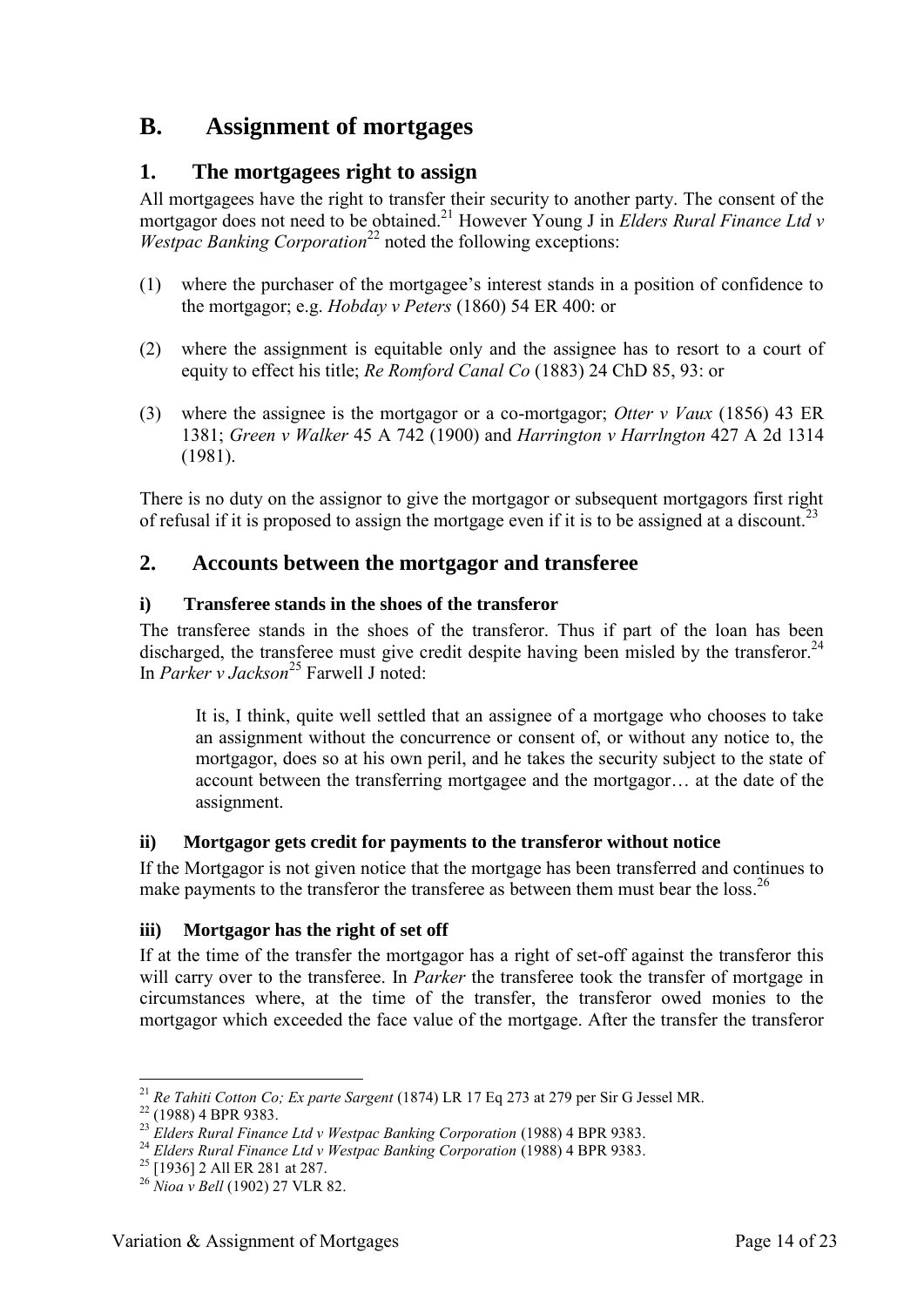became insolvent and the mortgagor claimed the set-off against the transferee. Deciding in favor of the mortgagor Farwell J held: $^{27}$ 

If a mortgagor joins in the assignment, he of course thereby recognises the existence of the debt, and it is impossible for him to challenge the amount of the debt at the date of the transfer or thereafter. If a person does not choose to give notice to the mortgagor, or take the wiser step of getting the mortgagor joined in the transaction, then, in my judgment, the mortgagee cannot by the transferring deprive the mortgagor of any rights which he had as against the transferor. As I have already said, if the mortgagor is joined as a party to the transfer, or knows of it and does nothing in the matter, then I think it must follow that it is not open to the mortgagor thereafter to claim that he can set up some right which he might have had against the transferor of the original mortgage. But if the transaction as between the mortgagee and the assignee is done without the knowledge or the concurrence of the mortgagor, then, in my judgment, the mortgagor's position cannot be prejudiced by that transaction, and whatever rights the mortgagor has as against the mortgagee can be successfully asserted by him against the assignee.

## **iv) The position under Torrens mortgages**

The position is no different with a registered transfer of mortgage. Regardless of indefeasibility of title the mortgage is still only taken to secure the sum reduced by any payments made to the transferor after the transfer but without notice by the mortgagor. In *Nioa v Bell*<sup>28</sup> Holroyd J held:

The old doctrine of equity that payments made by a mortgagor, who has had no notice of the transfer of the mortgage, to the original mortgagee subsequently to the transfer are to be deemed as payments made to the transferee, still prevails. I think there is nothing in the *Transfer of Land Act* which destroys that old equitable doctrine. To have destroyed it, the language should have been extremely clear and explicit, because it is a doctrine founded on the plainest principles of justice, as it seems to me …. If the position were otherwise, a mortgagor, before he made any payment whatever, would have to go and search the register—which would be a monstrous onus to impose upon him.

#### **v) The mortgagor liable for assisting the transferor to mislead the transferee**

Notwithstanding the above authorities if the mortgagor assists the transferor to mislead the transferee as to the amount owing, that representation shall override the state of the accounts as between the mortgagor and transferee. In *Bickerton v Walker*<sup>29</sup>the mortgagor signed a receipt upon settlement of an advance that he had received £250 when in fact only £91 was received. The English Court of Appeal held the mortgagor was estopped from asserting a lower amount was due under the mortgage due to their having carelessly armed the transferor with the means to commit the fraud.

<sup>-</sup> $27$  Ibid at 289.

 $28$  (1902) 27 VLR 82.

 $^{29}$  (1885) 31 Ch D 151.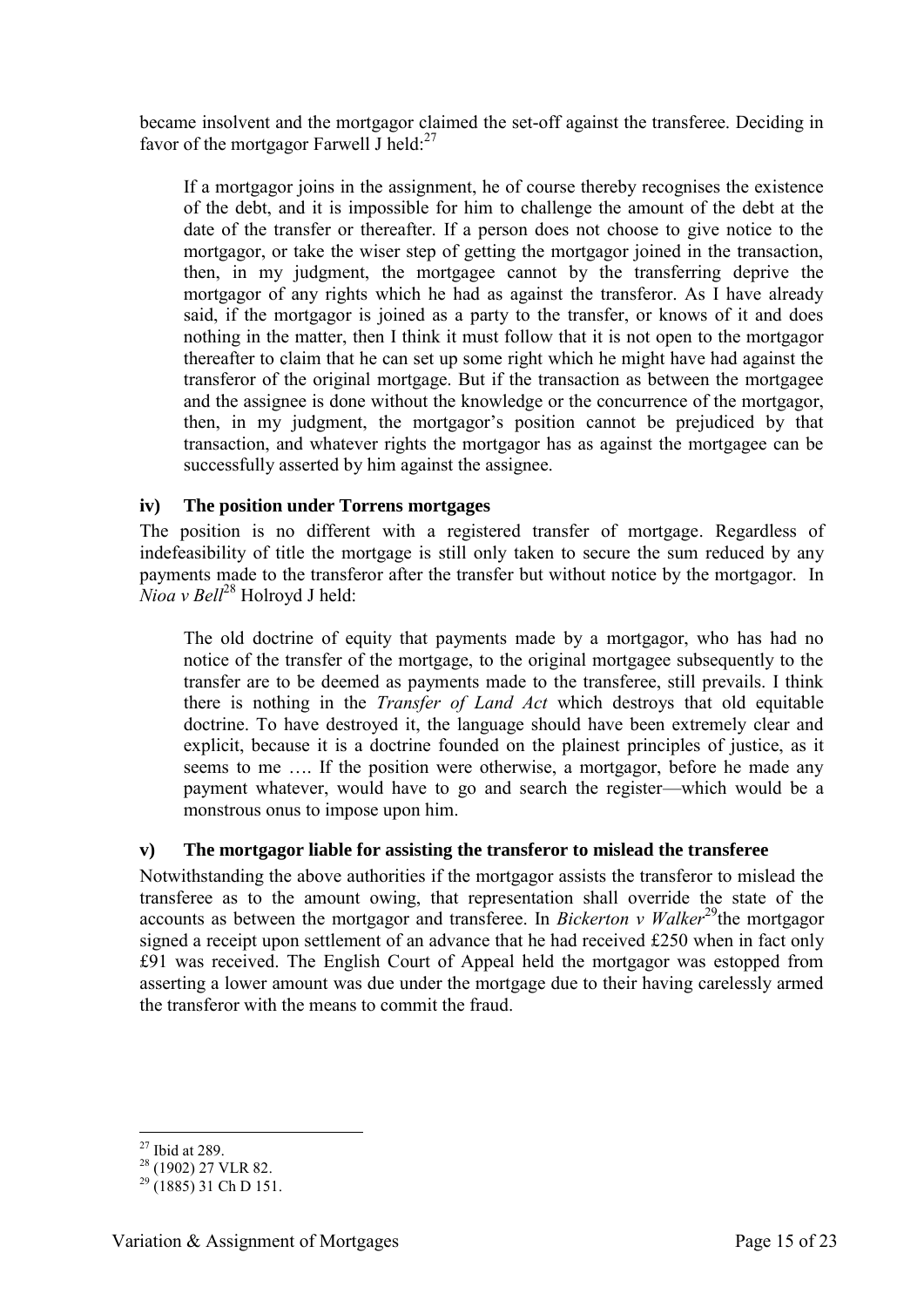## **vi) Mortgages assigned at a discount on their face value**

If the mortgage is sold to the transferee at a discount, the transferee, if he has obtained a legal assignment, may still collect the full face value of the mortgage from the mortgagor.<sup>30</sup>

#### **vii) Interest arrears capitalized in certain circumstances**

The rule in relation to interest arrears was stated by the Lord Chancellor in *Ashenhurst v James<sup>31</sup>* as follows:

The general rule is, where a man makes a security on mortgage, and there is an arrear of interest thereon, if the incumbrancer assigns the same, with the concurrence of the mortgagor, the interest paid to the mortgagee by the assignee shall be taken as principal, and carry interest (vide *Smith v. Pemlberton,* 1 *Cha. Ca.* 67*. Chamberlain* v. *Chamberlain, ibid.* 258. *Gladman* v. *Henchman,* 2 *Vern.* 135); but where it is assigned without the consent of the mortgagor, the assignee must take it only upon the same terms with the assignor. (Vide *Porter v. Hubbart, 3 Cha. Rep.* 78. *Earl of Macclesfield* v. *Fitton, 1 Vern.* 168.)

## **3. Registered transfers of mortgage**

## **i) Unregistered transfers**

Section 41 makes clear that until registered no transfer of a registered mortgage will vest the legal estate in the transferee. *Silkdale Pty Ltd v Long Leys Co Pty Ltd*<sup>32</sup> is authority for the proposition that an unregistered transfer is merely an equitable assignment.

## **ii) The effect of sections 51 & 52 of the** *Real Property Act*

Section 51 and section 52 elaborate on the consequences of the registration of a transfer of mortgage.

51. Interest and rights of transferor pass to transferee

Upon the registration of any transfer, the estate or interest of the transferor as set forth in such instrument, with all rights, powers and privileges thereto belonging or appertaining, shall pass to the transferee, and such transferee shall thereupon become subject to and liable for all and every the same requirements and liabilities to which the transferee would have been subject and liable if named in such instrument originally as mortgagee, chargee or lessee of such land, estate, or interest.

## 52. Transfer of mortgage or lease transferee's right to sue

1) By virtue of every such transfer, the right to sue upon any mortgage or other instrument and to recover any debt, sum of money, annuity, or damages thereunder (notwithstanding the same may be deemed or held to constitute a chose in action), and all interest in any such debt, sum of money, annuity, or damages shall be transferred so as to vest the same at law as well as in equity in the transferee thereof.

<sup>-</sup><sup>30</sup> *Elders Rural Finance Ltd v Westpac Banking Corporation* (1988) 4 BPR 9383.

<sup>&</sup>lt;sup>31</sup> (1745) 3 Atk 270; 26 ER 958.

 $32(1995)$  7 BPR 14.414 at 14.422.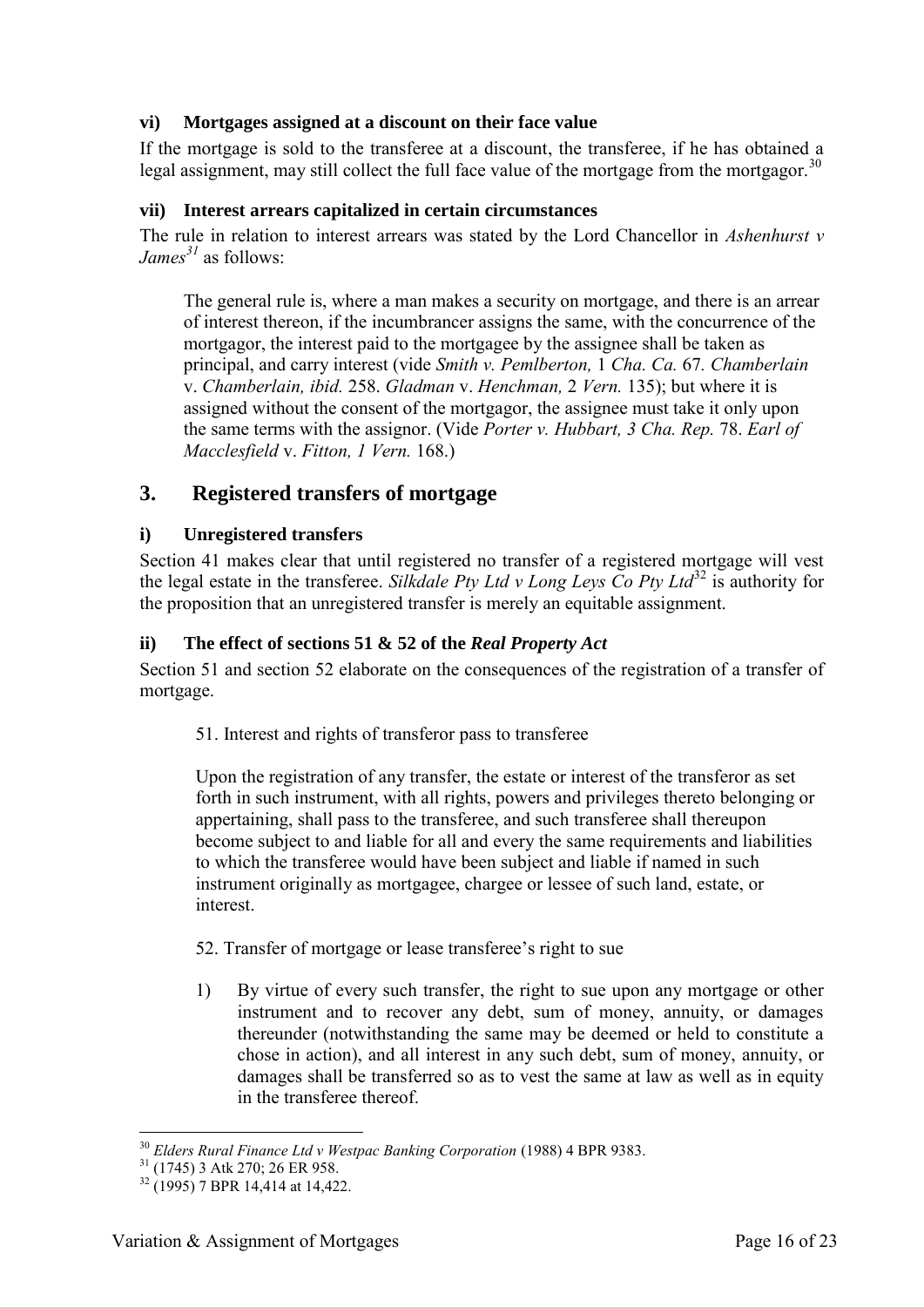These provisions have the effect of vesting the debt at law with the transferee.<sup>33</sup> In the High Court decision of *Consolidated Trust Co Ltd v Naylor*<sup>34</sup> Starke J held:

The purpose of these provisions is to transfer the mortgage security and the rights, powers and privileges relating to the debt secured by the mortgage. But the provisions do not, I think, extend to collateral obligations, such as guarantees, given by strangers to the mortgage transaction.

In *Naylor* the guarantee and mortgage instrument were a single document. Nevertheless Dixon J and Evatt J agreed with Starke J holding:

A guarantee is thus collateral to the mortgage transaction, and the circumstance that the obligation is expressed in the mortgage instrument must be regarded as accidental to the mortgage transaction and not as characteristic of the dealing contemplated by the legislation. In relation to transfers of mortgage secs. 51 and 52 should be understood as dealing only with rights, powers, privileges, debts and sums of money affecting the mortgage transaction as between mortgagor and mortgagee.

In the High Court case of *Measures v McFayden<sup>35</sup>* Griffith CJ (with whom O'Connor J and Isaacs J agreed) held:

The question is whether the right to sue for damages for a breach of covenant, not being a continuing breach, which is complete before transfer passes by virtue of these provisions to the transferee. The term "transfer" in sec. 51 means the transference of estate resulting from registration, and the word "thereto" refers to the estate or interest transferred. The estate or interest transferred is one thing, and the personal right of action in respect of an antecedent completed breach of contract is another. In my opinion the words of this section are not sufficient to transfer the right to bring an action in respect of such a past breach. The plaintiff, however, contends that the words "the right to sue upon any ... instrument and to recover any . . damages thereunder" in sec. 52 (1) are sufficient to transfer the right. The state of the law before the Act is shown by the case of *Coward v. Gregory*<sup>36</sup>, and in my judgment these words are not sufficient to alter it. The purpose of the Act was to transfer the estate or interest of the transferor in the land with all the rights incidental to present and future possession, but I do not think that it was intended to transfer also mere choses in action in respect of past and completed breaches of covenant.

Their Honours were at pains to point out that the clause in question was a covenant to "forthwith complete and erect" and a covenant to pay interest would no doubt be considered a continuing breach.

<sup>&</sup>lt;sup>33</sup> Fisher & Lightwoods LAW OF MORTGAGE Tyler, Young, Croft, Second Australian Edition page 370.

<sup>&</sup>lt;sup>34</sup> (1936) 55 CLR 423 at 432.

 $35$  (1910) 11 CLR 723 at 731.

 $36$  L.R. 2 C.P., 153.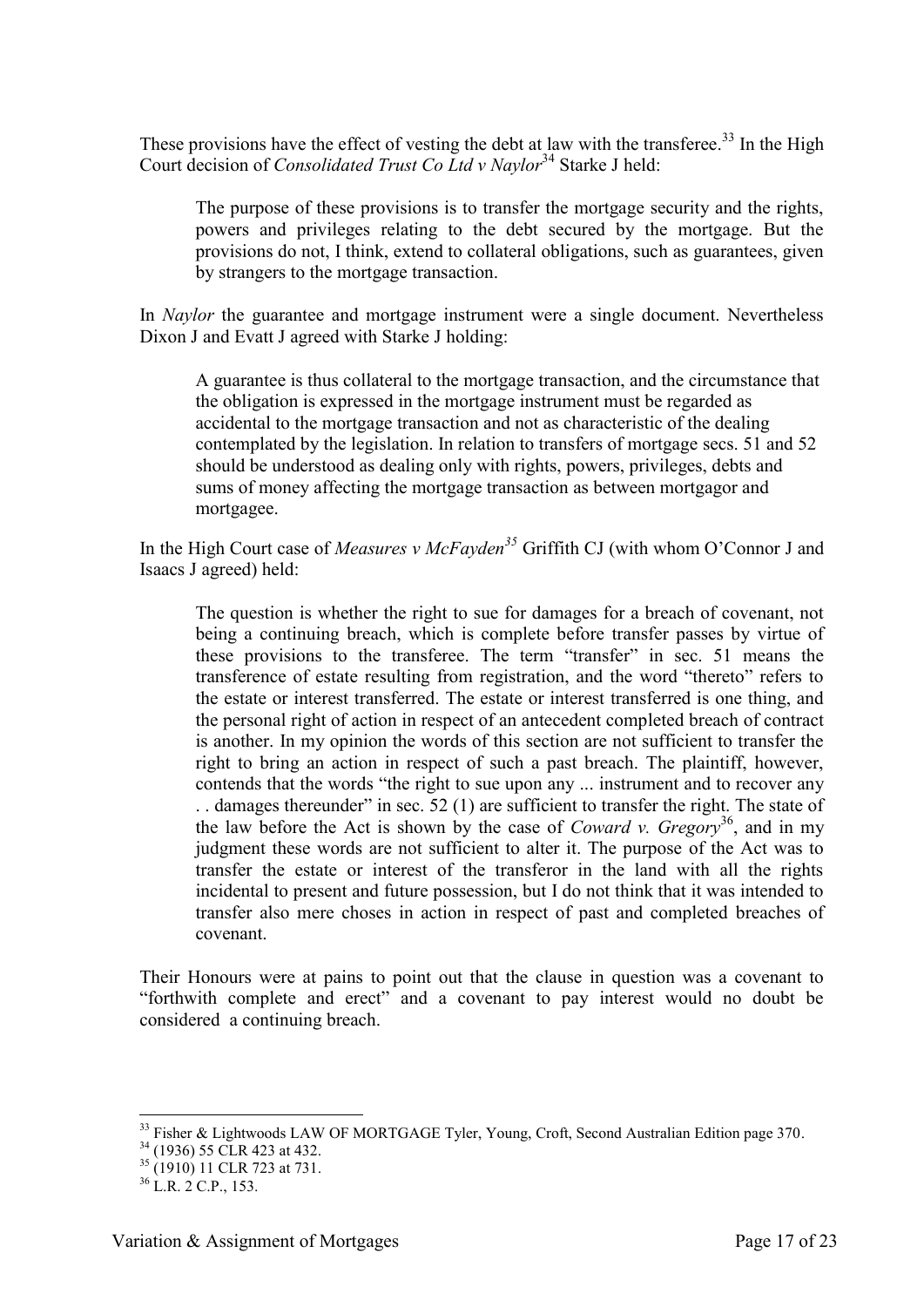## **iii) Notice is not required for the transfer to be effective legal assignment**

In *Gilmour and Anor v Pyramid Building Society*<sup>37</sup> Meagher JA (with whom Priestley JA and Clarke JA agreed) held:

There is no reason to impugn its assignment to Pyramid Building Society by the Memorandum of Transfer on 21 February 1990. No notice of that assignment was given either to the mortgagor or to the guarantors. However, under the *Real Property Act*, perhaps anomalously, no notice is necessary. On 29 October 1990 that assignment was registered, and, for relevant purposes, that registration constituted notice to all the world. In my view that assignment was an assignment not only of the mortgaged property and of the personal covenant but also of the guarantee contained in that document, which was an integral part of the mortgage: see *Consolidated Trust Co Ltd v Naylor* (1936) 55 CLR 423.

The contention that registration constitutes "notice to all the world" is not, it is submitted, intended to override the rule concerning accounts between mortgagor and transferee in *Nioa v Bell*<sup>38</sup>

#### **iv) The need to join the transferor?**

There is much law to the effect that an equitable assignee must join the transferee to proceedings to enforce the mortgage. However the following comment by Lord Eldon in *Chambers v Goldwin*<sup>39</sup> did not confine itself to equitable assignments and arguably applies to all proceedings;

There is no instance, where an assignee has been bound to go through the accounts of the assignor with the original debtor without his assistance; and the contrary has been held, upon the principle of *Burt v Dennet* (2 *Bro. C. C. 225*); that, wherever two persons are implicated in the result of an account, or the execution of a trust both shall be before the Court; though one may be the primary party, the other in the second degree; and that principle is adopted by Lord Redesdale*;* who states *(Mitf.*  144), that for the purpose of doing complete justice, by deciding upon the rights of all persons interested in the subject, all materially interested ought to be parties, however numerous; so that a complete decree may be made between those parties.

## **4. Unregistered transfers of mortgage**

#### **i) Registered mortgages**

As noted above Section 41 makes clear that until registered no transfer of a registered mortgage will vest the legal estate in the transferee. *Silkdale Pty Ltd v Long Leys Co Pty*   $Ltd^{40}$  being authority for the proposition that an unregistered transfer is merely an equitable assignment.

 $37(1995)$  6 BPR 13,979.

<sup>&</sup>lt;sup>38</sup> (1902) 27 VLR 82.

 $39$  (1804) 32 ER 600 at 602.

 $^{40}$  (1995) 7 BPR 14.414 at 14.422.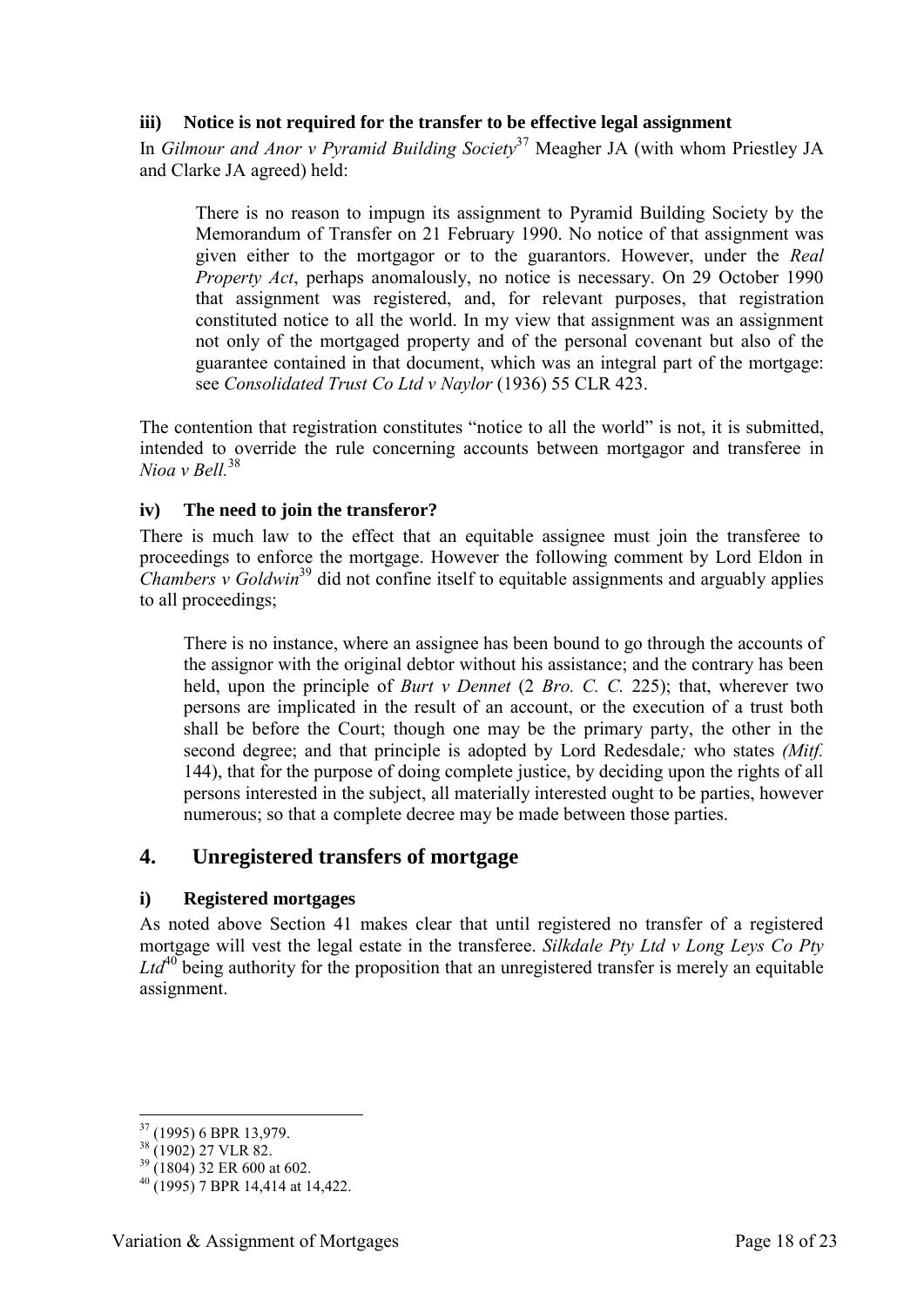#### **ii) Section 12 Conveyancing Act**

Any absolute assignment by writing under the hand of the assignor... of any debt ... of which express notice in writing has been given to the debtor... shall be, and be deemed to have been effectual in law (subject to all equities which would have been entitled to priority over the right of the assignee if this Act had not passed) to ... transfer the legal right to such debt ... and the power to give a good discharge for the same without the concurrence of the assignor...

Section 12 applies only to unregistered mortgages (see *Gilmour and Anor v Pyramid Building Society*<sup>41</sup> per Meagher JA). The section has been held as not just enabling legal assignment (as its construction would suggest) but rather as being a portal through which unregistered mortgages must go in order to be assigned.

In *Condor Asset Management Ltd v Excelsior Eastern Ltd*<sup>42</sup> Barret J held:

This does not mean that an equitable assignment is incomplete or imperfect in the absence of notice to the obligor. What it does mean is that, in the absence of full legal assignment under s.12 of the *Conveyancing Act*, the assignee cannot maintain a debt action in a court of common law in his own name. To sue at law, he must enlist (or, with the aid of equity, compel) the assistance of the assignor: see the discussion at (2000) 74 ALJ 287. Where that assistance is not willingly given by the assignor, the first task of the equitable assignee is to make a case in a court of equity justifying an order that the assignor lend his name to an action at law against the debtor. It has been said that this is really no more than "a formality": *National Mutual Life Nominees Ltd v National Capital Development Commission* (1975) 6 ACTR 1 at p.8 per Blackburn J. This is no doubt so once the all-important matter of the assignment itself has been proved.

In the High Court decision of *Consolidated Trust Co Ltd v Naylor*<sup>43</sup> Dixon J and Evatt J after noting that section 12 of the *Conveyancing Act* was taken from section 25(6) of the Judicature Act 1873 held:

In our opinion the indorsed memorandum of transfer does amount to an assignment by writing of the defendant's covenant sufficient to satisfy Sec. 12. It is under the mortgagee's hand and it states that he thereby assigns unto the plaintiff company all moneys secured by the mortgage written within it and all his rights, powers and remedies thereunder. Because it is indorsed on the mortgage and refers to it as "the within written mortgage," the memorandum of transfer must be read as it would be if it contained a full recital of the mortgage.<sup>44</sup>

The object of the requirement made by the words "of which express notice in writing shall have been given" is, we think, correctly stated in *Warren's Choses in Action* (1899), at pp. 177, 178. "The term 'express notice' is doubtless employed by way of

<sup>-</sup> $41$  (1995) 6 BPR 13,979.

 $^{42}$  [2005] NSWSC 1139 at paragraph 24.

 $^{43}$  (1936) 55 CLR 423 at 436.

 $44$  Ibid.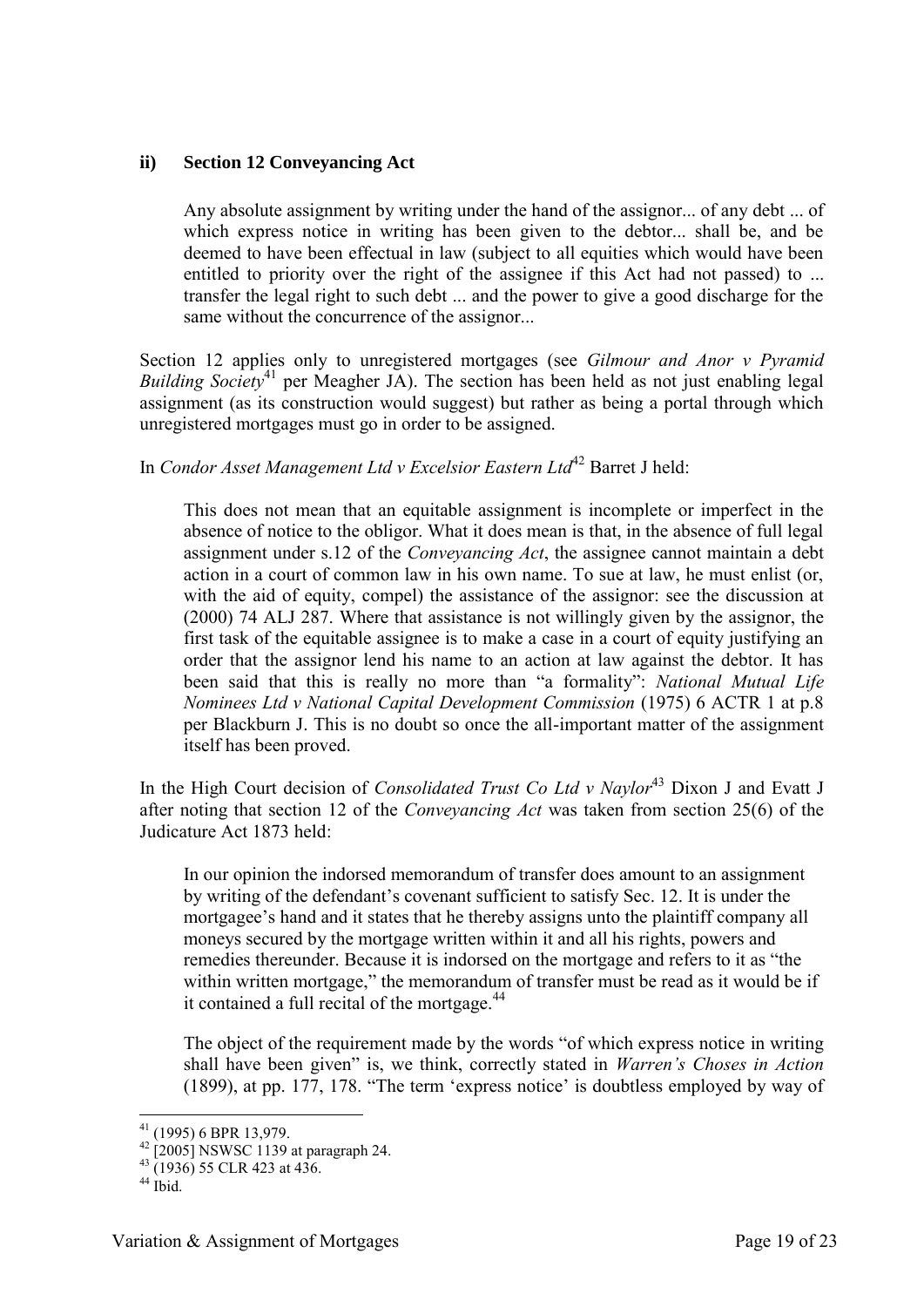opposition to notice arising by implication or operation of law, and to what was known in equity as constructive notice. It means a notice which indicates an express intention - a direct and definite statement of a thing as distinguished from supplying materials from which the existence of such a thing may he inferred." The purpose is to make essential actual notice that the debt has been assigned. "One of the objects of the giving of notice to the debtor is that he shall 'know with certainty' in whom the legal right to sue him is vested" … The purpose does not extend to giving the debtor particulars of the assignment. The assignment must be by writing, but, if it is in writing, then notice to the debtor is necessary only to acquaint him with the fact that the debt is payable to the assignee and the statute requires that he shall be expressly notified. But, neither in its exact terms, nor according to its general intent, does the provision appear to make it essential that the notice should contain an express statement that the assignment is a written one.<sup>45</sup>

In *Long Leys Co Pty Ltd v Silkdale Pty Ltd*<sup>46</sup> Sheller JA (with whom Priestly JA and Meagher JA agreed) held:

Where the assignment of legal property is only equitable the assignor generally remains a necessary party to an action to enforce the interest assigned and the assignee is entitled to require him to be joined or to sue in his name. As explained in the *Performing Right Society* case at 14, if this were not so a defendant after defeating the claim of an equitable claimant might have to resist like proceedings by the legal owner, or by persons claiming under him as assignees for value without notice of any prior equity, and proceedings might be indefinitely and oppressively multiplied. See also *Norman v Federal Commissioner of Taxation* (1963) 109 CLR 9 at 29-30 where Windeyer J remarked: The assignor (the creditor) as legal owner, the debtor and any assignees of other parts of the debt were all necessary parties, so that all the obligations of the debtor and the rights of all persons interested in the fund might be established by the decree. This was the rule of the Chancery Court. It is still the law: see *Performing Right Society Ltd v London Theatre of Varieties Ltd* (1924) AC 1 at 14, 20, 30-31.'

Sheller JA then cited with approval Blackburn J in *National Mutual Life Nominees Ltd v National Capital Development Commission:* 47

The requirement that the assignor's name be added as co plaintiff in an action by the assignee against the debtor was (at any rate in England) so much a formality that if the assignor did not consent, he could be joined as a defendant; *E M Bowden's Patents Syndicate Ltd v Herbert Smith and Co* (1904) 2 Ch 86 per Warrington 3 at 91. If the defendant did not take the point that the assignor was not joined as co plaintiff, the Court could ignore the non joinder; *William Brandt's Sons and Co v Dunlop Rubber Co Ltd* (1905) AC 454 per Lord Macnaghten at 462.

Sheller JA continued:

More to the point is the decision of the English Court of Appeal in the *Warner Bros Records* case in which it was held that the equitable assignee of a contractual option

 $45$  At 438.

<sup>46</sup> (1991) 5 BPR 11,512.

 $47(1975)$  6 ACTR 1 at 7-8.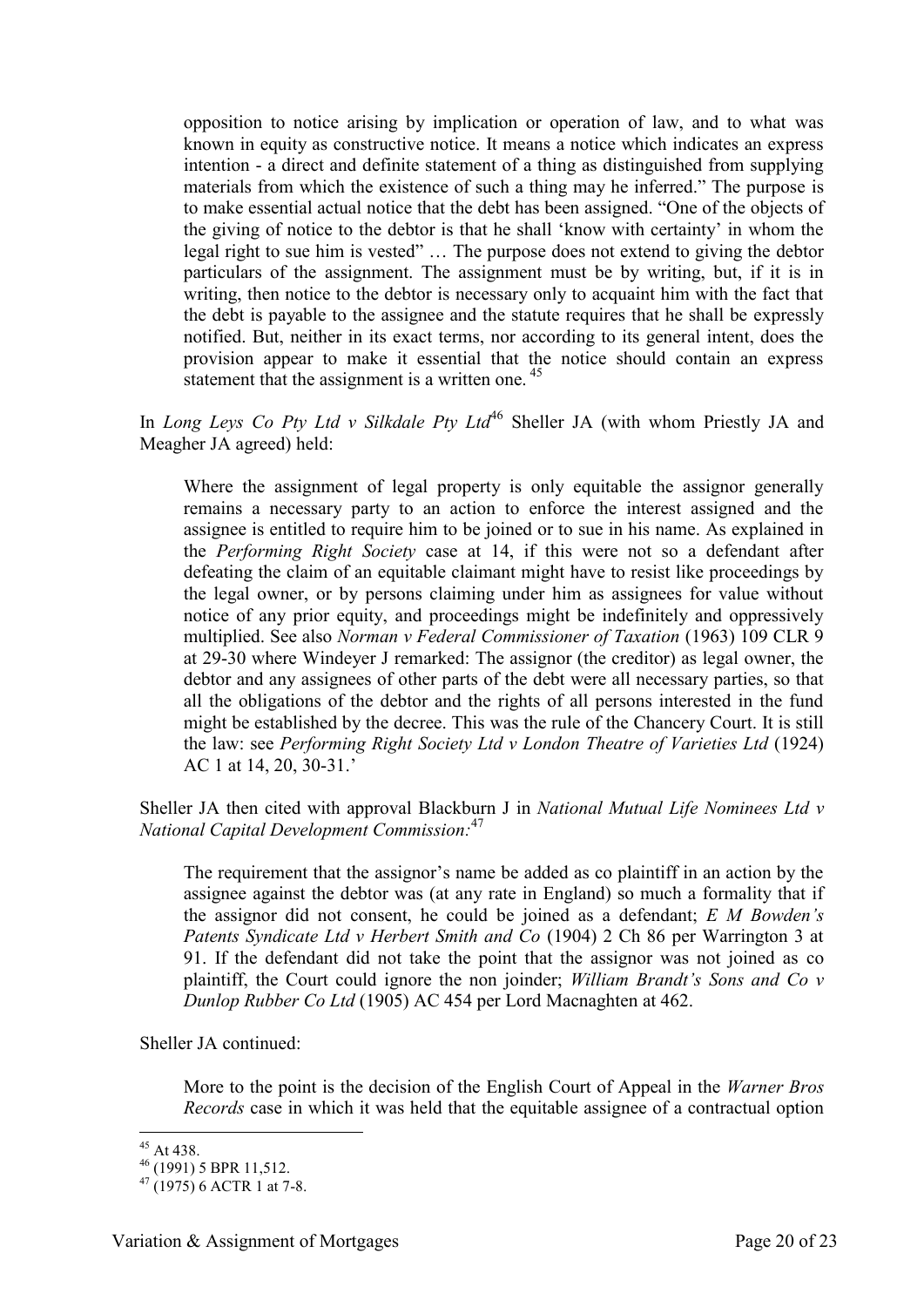was not entitled to exercise that option in his own name so as to bind the grantor. At first instance Willis J at 434 held that the assignee's failure to give notice of the assignment to the third party resulted in an inherent and an incurable defect in the title of the assignee to maintain the proceedings which could not be validated by the purely procedural step of joining the assignor. The reason for this was stated in the judgment of Roskill LJ at 443-4 to be that the only rights that an equitable assignment can create in the equitable assignee are rights against his assignor who thenceforth becomes the trustee of the benefit of the option for the assignee. The assignor could of course be compelled in equity to exercise rights for the benefit of the assignee. Sir John Pennycuick at 445 put it in the following way: "Where there is a contract between A and B, and A makes an equitable but not a legal assignment of the benefit of that contract to C, this equitable assignment does not put C into a contractual relation with B, and, consequently, C is not in a position to exercise directly against B any right conferred by the contract on A.

There emerge from these cases two separate propositions. One is procedural spawned on the need to protect the defendant from repeated claims. The second is more fundamental. The right of an equitable assignee of a chose in action being one against the assignor rather than the debtor, the equitable assignee cannot exercise a contractual right against the debtor.

## **iii) Conclusion**

Where a transfer is unregistered, either of a registered or unregistered mortgage, the transferee ought to serve notice in accordance with section 12 of the *Conveyancing Act* and when bringing proceedings join the transferor.

## **5. Transfer by payment**

When a third party pays a mortgage pursuant to the doctrine of subrogation it is presumed that the third party intended to have it transferred to himself. This doctrine applies even if the intention of the third party was to obtain his own mortgage which would secure the amount advanced but which for some reason is abortive. These were the facts in the House of Lords decision of *Ghana Commercial Bank v DC Chandiram*<sup>48</sup> where Lord Jenkins (delivering the judgments for all their lordships) held:

It is not open to doubt that where a third party pays off a mortgage he is presumed, unless the contrary appears to intend that the mortgage shall be kept alive for his own benefit: see *Butler* v. *Rice.*<sup>49</sup>

In the present case it has been contended that the execution of the abortive legal mortgage sufficed to negative any such intention. Their Lordships cannot agree. While not disputing that the Ghana Bank's intention was to substitute the legal mortgage for the equitable charge, they find it impossible to accept the view that the Ghana Bank intended the equitable charge to be extinguished in the event of the legal mortgage proving for any reason to be invalid or ineffective. In other words, their Lordships take the intention of the Ghana Bank to have been to replace the equitable charge by a valid and effective legal mortgage, but to keep it alive for

<sup>-</sup><sup>48</sup> [1960] AC 732 at 745.

 $^{49}$  [1910] 2 Ch. 277, 288, 283.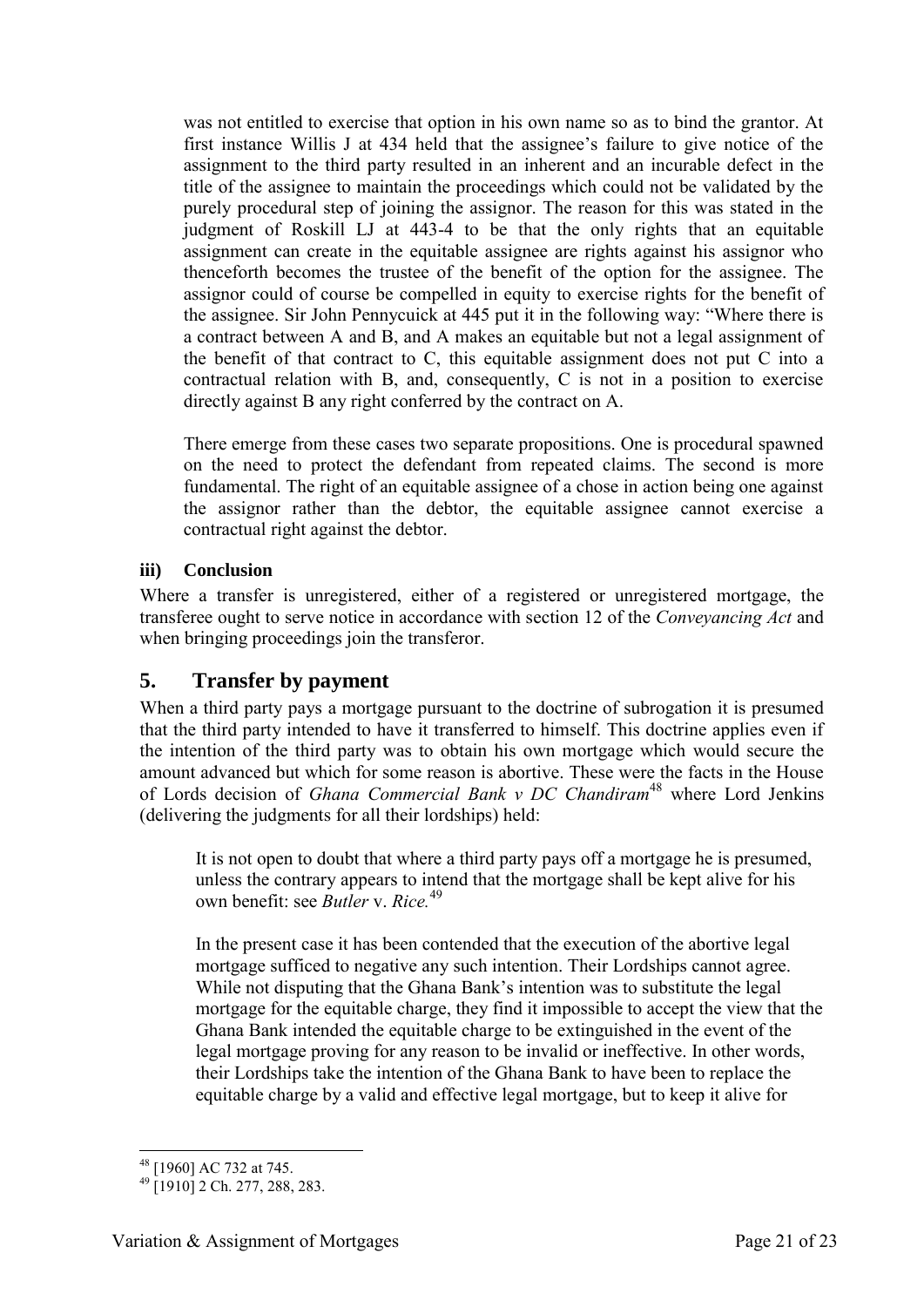their own benefit save in so far as it was so replaced: see *Butler* v. *Rice* and *Chetwynd* v. *Allen.*<sup>50</sup>

However if there is an unequivocal intention by the party paying out the mortgage that the mortgage be discharged then the security will not be taken to have been preserved – see the Queensland Court of Appeal decision in *Tucker v Roberts.*<sup>51</sup>

## **6. The right to have the mortgage transferred (instead of discharged)**

## **i) Section 94 of the Conveyancing Act**

Section 94 of the Conveyancing Act reads as follows:

- 1) Where a mortgagor is entitled to redeem the mortgagor shall, by virtue of this Act, have power to require the mortgagee instead of discharging, and on the terms on which the mortgagee would be bound to discharge, to transfer the mortgage to any third person as the mortgagor directs; and the mortgagee shall by virtue of this Act be bound to transfer accordingly.
- 2) This section does not apply in the case of a mortgagee being or having been in possession.
- 3) This section applies to mortgages made either before or after the commencement of this Act, and shall have effect notwithstanding any stipulation to the contrary.
- 4) This section applies to mortgages under the *Real Property Act 1900*.

The section allows the mortgagor, in cases in which the mortgagee has not yet taken possession of the security property, to pay out the mortgage and, instead of having the mortgage discharged, require the mortgagee to transfer the mortgage to a third party. This section has been construed, however, as not permitting the mortgagor to require a transfer to any third party at all, but only to another lender who has provided money to pay out the existing mortgage and who is not the alter ego of the mortgagor: see *Ley v Scarff.*<sup>52</sup> By reason of sub-section (3) it cannot be contracted out of.

## **ii) Can the transferor be liable to the transferee?**

If the outgoing mortgagee makes some warranty or representation to the incoming lender that the existing mortgage is valid and enforceable and thereby induces the incoming lender to pay out the existing mortgage in exchange for a transfer the outgoing mortgagee could be liable for damages.

A common basis on which a mortgage might be partially or wholly unenforceable is if a *Contract's Review Act* defence is successfully raised. The outgoing mortgagee should thus take care to assert in writing that no warranty is made as to the validity or enforceability of the mortgage being transferred.

<sup>-</sup><sup>50</sup> [1899] 1 Ch. 359.

 $^{51}$  [1969] QdR 280.

 $52$  (1981) 146 CLR 56.